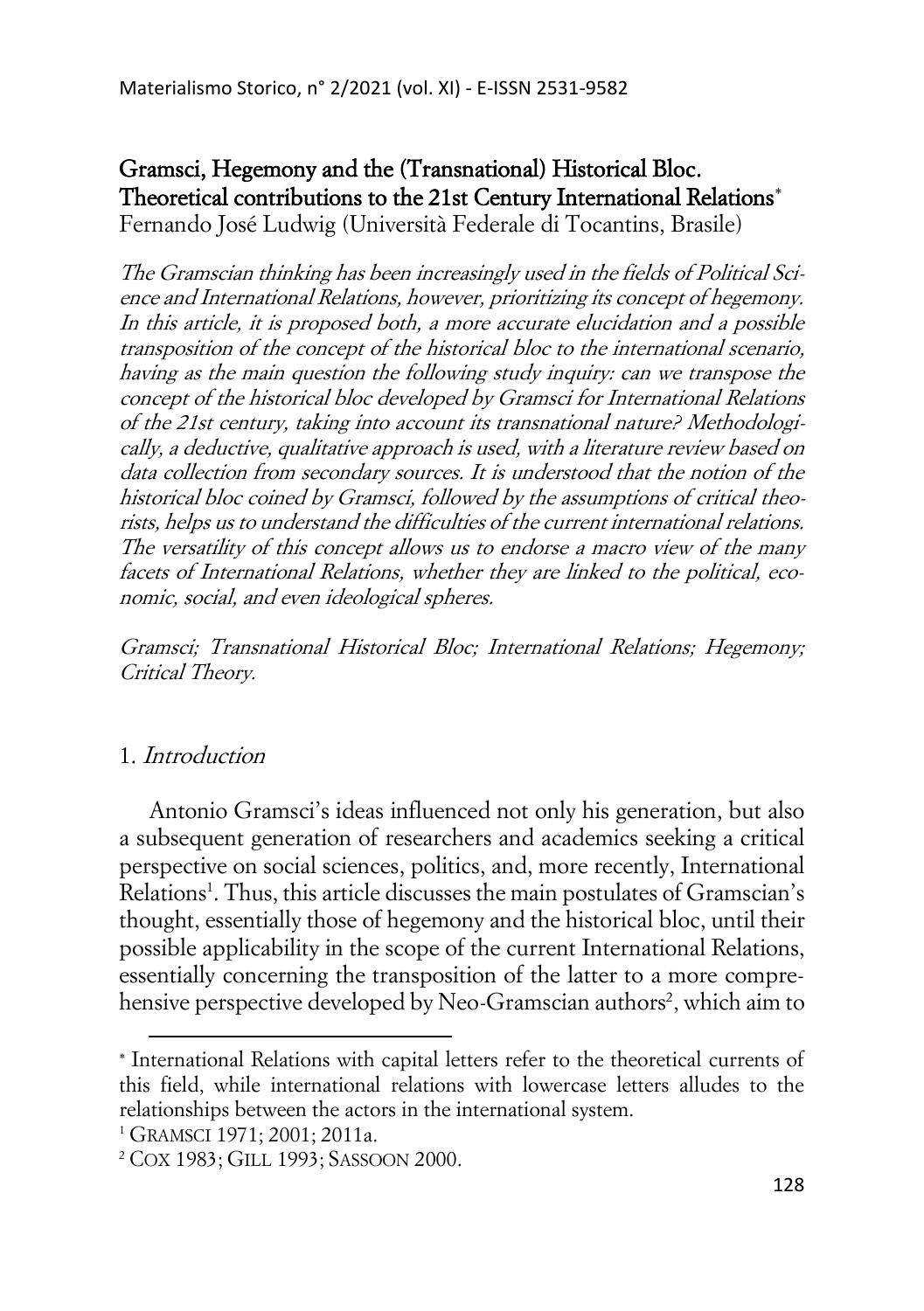make it operational at the international level. On the basis of these conjectures, we intend to examine the following research question: can we apply Gramsci's concept of the historical bloc to twenty-first-century international relations, while recognising its transnational nature? The current configuration of the international system, it is argued, has resulted in permanent corollaries for International Relations, and the concept of a historical bloc, coined by Gramsci and developed, albeit to a lesser extent<sup>3</sup>, by Neo-Gramscians, attests to the conceptualization's transnational nature. However, the primary distinction between the neo-gramscians' conceptualizations and the argument presented in this article is based on the Transnational Historical Bloc's role and contributions to IR theory, rather than on concepts such as hegemony, social and political classes, or power production.

This research employs a qualitative method of analysis<sup>4</sup>, as well as a deductive approach<sup>5</sup>, because it begins with a general understanding of Gramsci's conceptualization of the historical bloc and its corollaries for its instrumentalization in twenty-first-century International Relations, as effected by the Neo-Gramscian authors. Additionally, this approach enables us to comprehend how to establish a causal link between the concept of transnational historical bloc and the nature of the international realm (as it presents nowadays). Additionally, a literature review was conducted using secondary sources, as both Gramsci's writings and those of his contemporaries are analysed, providing us with a better understanding of the concept of historical bloc on the original, as defined by Gramsci, and that of the neogramscians.

To achieve these objectives, this article is divided into four subsections. First, an introduction to the thought on hegemony based in Gramsci, essentially for the understanding of the historical bloc; secondly, the concept of the historical bloc and its conceptual characteristics; thirdly, the role of the Critical Theory and the neo-Gramscian assumptions regarding the national/international transposition; fourthly, the notion of a

<sup>&</sup>lt;sup>3</sup> Mostly, they worked on the concept of hegemony, classes, power, society (political and civil), see, for exemple, COX 1981, 1983; ARRIGHI 1993; GILL 1993; GILL AND LAW 1989; SASSOON 2000; BUDD 2013.

<sup>4</sup> LAMONT 2015; BOX-STEFFENSMEIER, BRADY AND COLLIER 2008.

<sup>5</sup> DE VAUS 2001, pp. 5-8.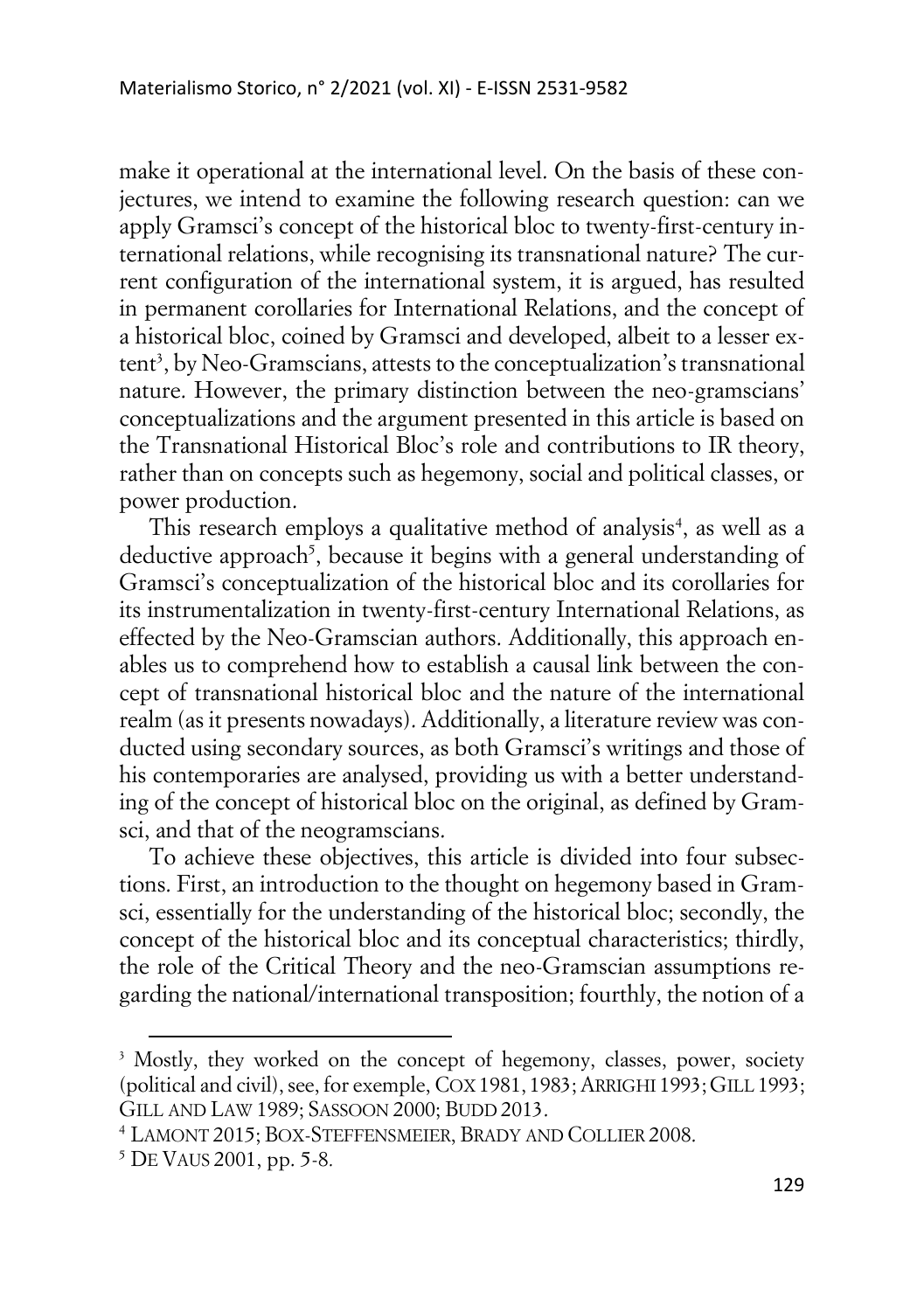transnational historical bloc and how it influences the international scene, taking into account the consolidation of the transnational capitalist class; and, finally, some final considerations on the importance of Gramscian's thinking for the current International Relations.

### 2. The concept of hegemony

One of the most applied and most used concepts of Gramscian's thought in contemporary international relations and politics is that of hegemony. However, this perspective is imbued with a complex formulation that involves different levels of analysis of the society, the State, and, by extension, International Relations. To organize the Gramscian's thought of hegemony and its corollaries in the philosophy and practice of the State, it must be considered that the 'Prison Notebooks' is the result of a collection of criticisms under the most varied themes<sup>6</sup>. His intention, although considered by Gramsci as a project to last 'forever' and interrupted by his illness and precipitous death, on April 27, 1937<sup>7</sup> , was precisely to reflect on the most varied themes inherent to the social and political construction of his time. Consequently, it has become an extremely important text for academia in general. That said, it is for this reason that we can find his concepts combined and analyzed by other authors such as Luciano Gruppi<sup>8</sup>, Huges Portelli<sup>9</sup> e Norberto Bobbio<sup>10</sup>, for example, on the question of hegemony, historical bloc, and society civil law, respectively.

Starting from an analogy to the work previously done by  $Marx<sup>11</sup>$ , Gramsci verifies that the question of hegemony is essentially based on the class struggle carried out at the level of the superstructure. This division, carried out by Marx, between (infrastructure) and superstructure argues that the first refers to the economic forces of a given social reality and,

<sup>6</sup> GRAMSCI 2011a; 2011c; 2011b.

<sup>7</sup> GRAMSCI 2011a.

<sup>8</sup> GRUPPI 1978.

<sup>9</sup> PORTELLI 1977.

<sup>10</sup> BOBBIO 1982.

<sup>11</sup> MARX 1909a;1909b; 1909c.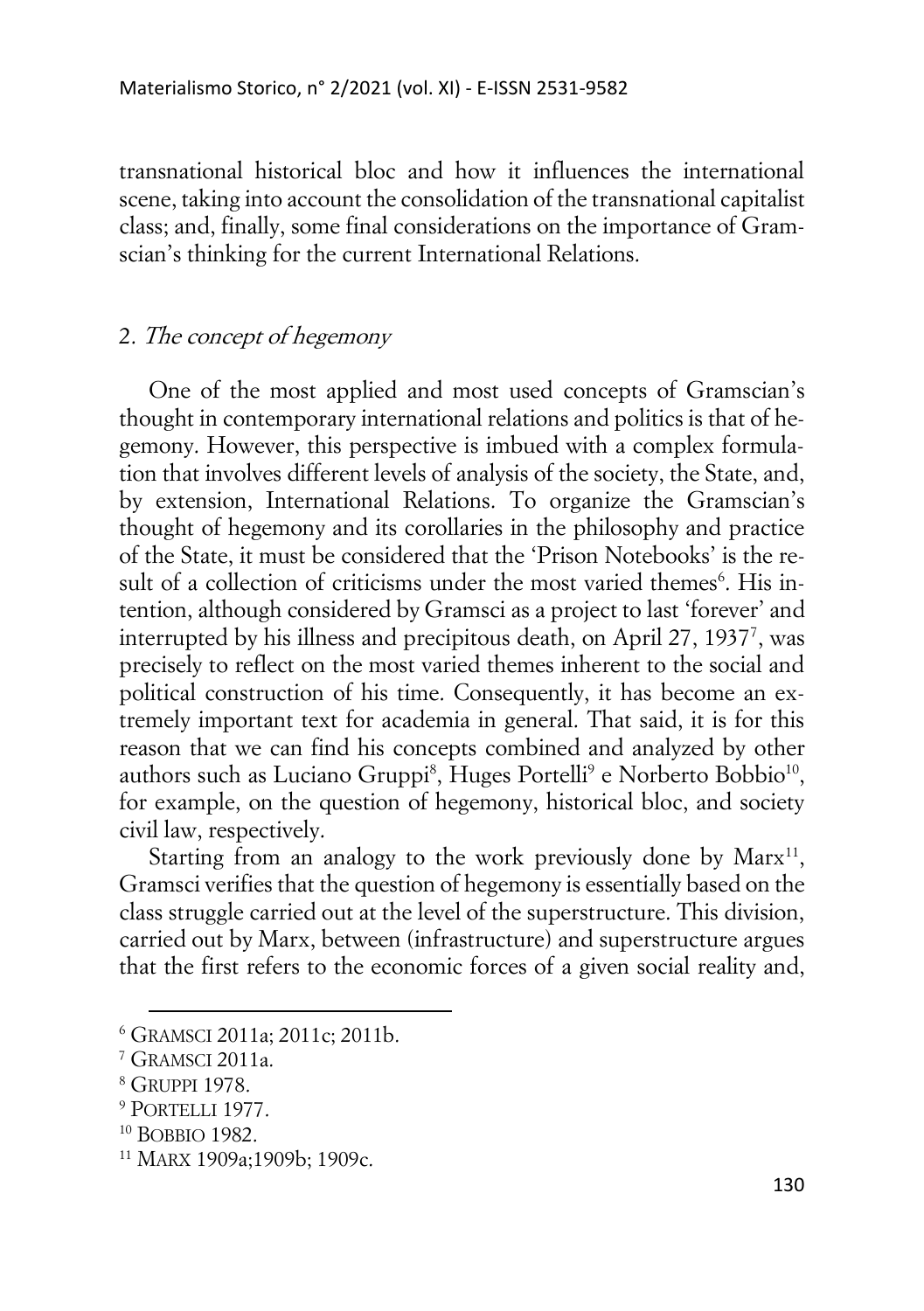consequently, the second is formed by ideological and political values, essentially within the scope of civil and political society. As he is a neo-Marxist author, Gramsci's analysis necessarily involves reinterpreting the functions and attributions of the structure and superstructure. The relations between spheres of the State form the complex relationship between different groups of the economic, political, and civil society. This notion becomes crucial to understand the concept of a Gramscian historical bloc. So, by structure, we understand the private sphere, that is, the economic forces that prevail within the state structure, as we can verify,

«[…] The structure is defined, in a very classic way, as the set of social forces and the world of production: Based on the degree of development of the material forces of production, social groups are made, each representing a function and keeping a certain position in the production itself» (PORTELLI, 1977: 45).

In contrast, the superstructure is formed by the relationship between civil society and political society (State). For Gramsci, it is precisely in this sphere that the hegemonic struggle takes place, that is, between social forces and government forces. In this sense, the structure has a deterministic function concerning the state economic reality in the sense of being based on the formation of the means of production and its interactivity with social life.

As it is a delicate sphere, Gramsci argues that, methodologically, it is not possible to identify a structure through a snapshot of social reality, but rather is necessary to resort to the role of history to understand the characteristics inherent to this social sphere, so the past becomes a fundamental analytical part since the present can only be better understood through a scrutiny of the past, that is, an analysis that takes into account the role of history. In this sense, the importance and necessity of the historical function concerning the understanding of social and economic relations become more and more evident to the detriment of the adoption of a certain period of time for such analysis<sup>12</sup>.

However, his interpretation of the historical bloc argues that a scholium of the organic relationship between the two spheres of the superstructure, that is, civil society and political society, necessarily gives us a

<sup>12</sup> PORTELLI 1977, p. 46.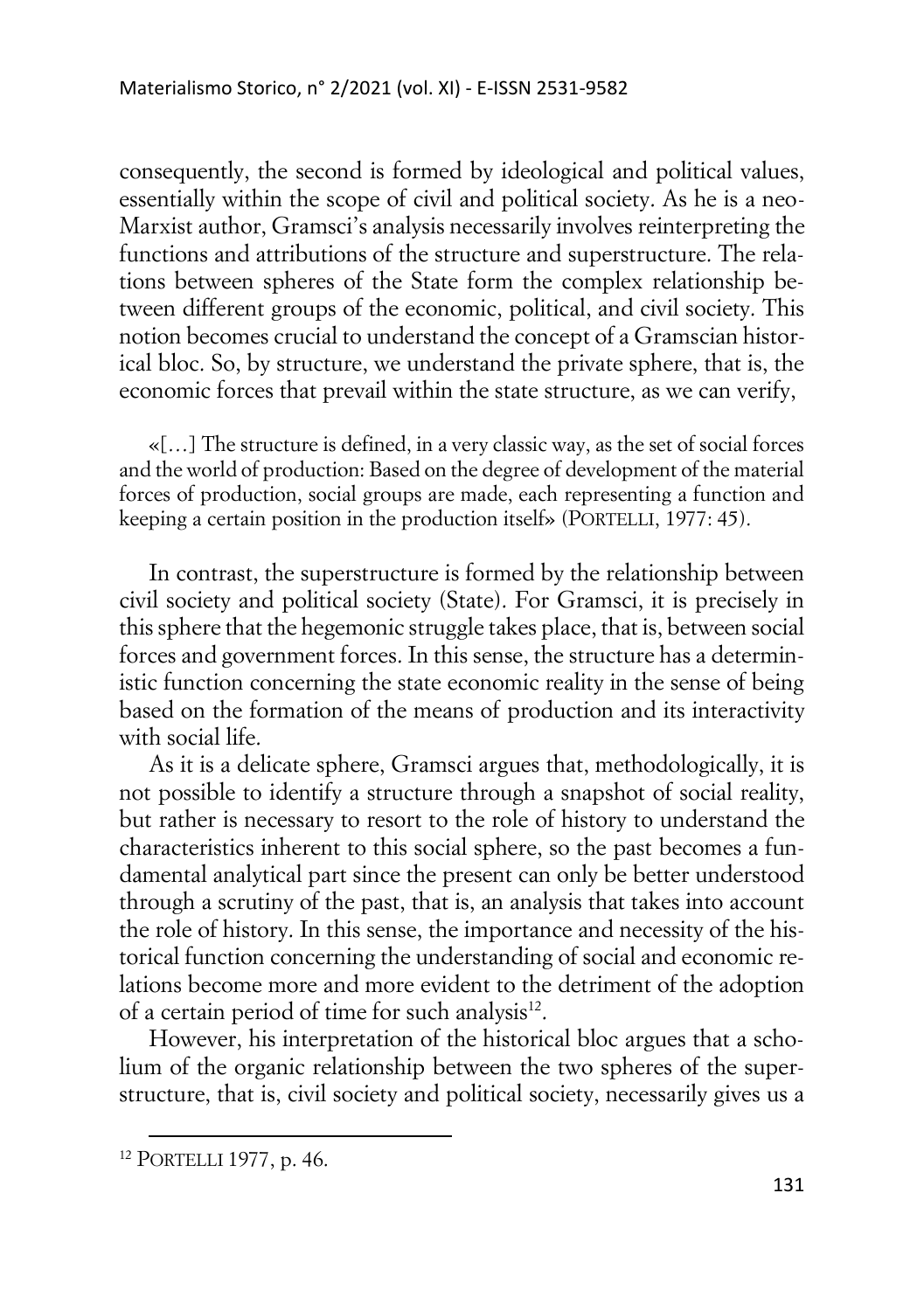view, by analogy, of the structural reality of a given State, thus passing on, to place a greater emphasis on superstructural relations than necessarily structural ones<sup>13</sup>.

Thus, civil society represents socio-political forces that interact with governmental and social institutions to form their own political identity; this is manifested by private institutions such as religion, schools, associations and political parties $14$ . One of the points that, at the same time, approaches and differentiates Gramscian theory from the Marxist concept of civil society is precisely in the placement, or better, in the situation where it becomes the object of analysis. For Gramsci, civil society is based on the superstructure, while for Marx, on the structure. This differentiation in the way of interpreting concepts allows us to assess the role of civil society as a historical-social factor. Thus, civil society for Gramsci is the true centre of history, as well as being located, in opposition to the Marxist conception of civil society, in the superstructure<sup>15</sup>.

Intrinsically linked to the concept of civil society is the concept of political society, or the State, which is also an integral part of the superstructure. However, this relationship is not static, but organic, taking into account the concept of a historical bloc. By definition, the State holds the legitimate use of force (military and police), as well as bureaucracy (legal system, education, public services, etc.). In this sense, there is a clear distinction about the role of political society concerning civil society.

Still, the concept of hegemony allowed Gramsci to broaden the traditional concept of State, where «[the] State is normally defined as a collectivity that is composed of a territory and a population, submitted to an organized political power» and «is characterized by sovereignty» »<sup>16</sup> , leading to a more complete and complex conceptualization, which includes in its formulation the support of the political structures of civil and political society<sup>17</sup>, thus assuming a more comprehensive aspect<sup>18</sup>. We can, under this aegis, point out that the extension of the concept of State

<sup>13</sup> PORTELLI 1977, p. 47.

<sup>&</sup>lt;sup>14</sup> GRAMSCI 1971, p. 12.

<sup>15</sup> BOBBIO 1982.

<sup>&</sup>lt;sup>16</sup> DINH et al. 1999, p. 374.

 $17$  COX 1983, p. 51.

<sup>18</sup> BOBBIO 1982, p. 23.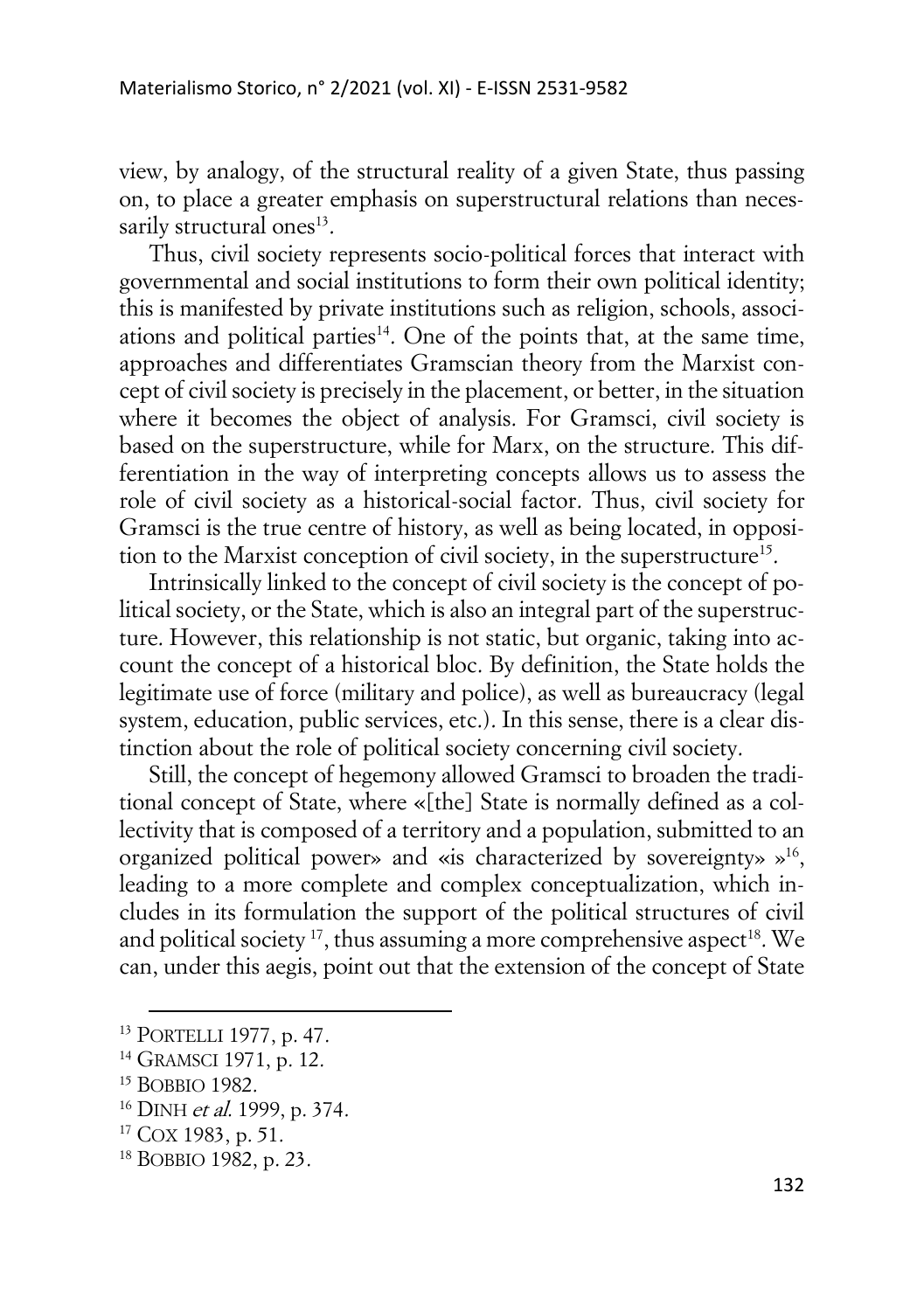in Gramsci allows us to advocate its transnational function since its performance is certainly not restricted to its borders (most evident aspect in a globalized world, characteristic of the international relations of the 21st century).

Regarding the relationship between civil society, we can also say that there is no organized separation between them, both are closely related. Although methodologically they are analyzed separately, we have to keep in mind an organic relationship, that is, living between the different levels of the society in question. The example of the formation of public opinion is given to us to express the formation of consensus.

For Gramsci, as well as for the Neo-Gramscians<sup>19</sup>, the concept of hegemony involves an inherent complexity of relationships that explain the domination of one group over another. There are at least three important concepts to be advanced here: civil society, the State, and the historical bloc. Robert Bocock<sup>20</sup>, for example, suggests a different dismemberment<sup>21</sup> in Gramsci's proposal, that is, his interpretation of power relations, which separates three interdependent areas: the economic, civil society and the State.

The central point of hegemony in Gramsci is the attempt to match philosophy and practice within political life, assuming this practice as coercion due to the formation of consensus<sup>22</sup>. The basis of this political practice is based on the interaction between structure and superstructure, defined by Karl Marx, where the first is related to the means of production<sup>23</sup> and the second, includes civil and political societies. While Marx prioritizes economic relations, Gramsci, in turn, advocates that values and ideologies are more important in the process of hegemonic formation. It is worth mentioning that this interpretation removes the primacy of historical materialism from its exclusive formation in the structure, and transposes it to the existing relationships in the superstructure.

Having established the necessary theoretical context for understanding Gramsci's theory about the Italian reality of his time, it remains for

<sup>19</sup> BOBBIO 1979; COX 1983; FEMIA 1981; GILL 1993; GRUPPI 1978.

<sup>20</sup> BOCOCK 1986.

<sup>&</sup>lt;sup>21</sup> This division is only methodological.

<sup>22</sup> ARRIGHI 1993; COX 1983.

<sup>&</sup>lt;sup>23</sup> FORGACS 2000.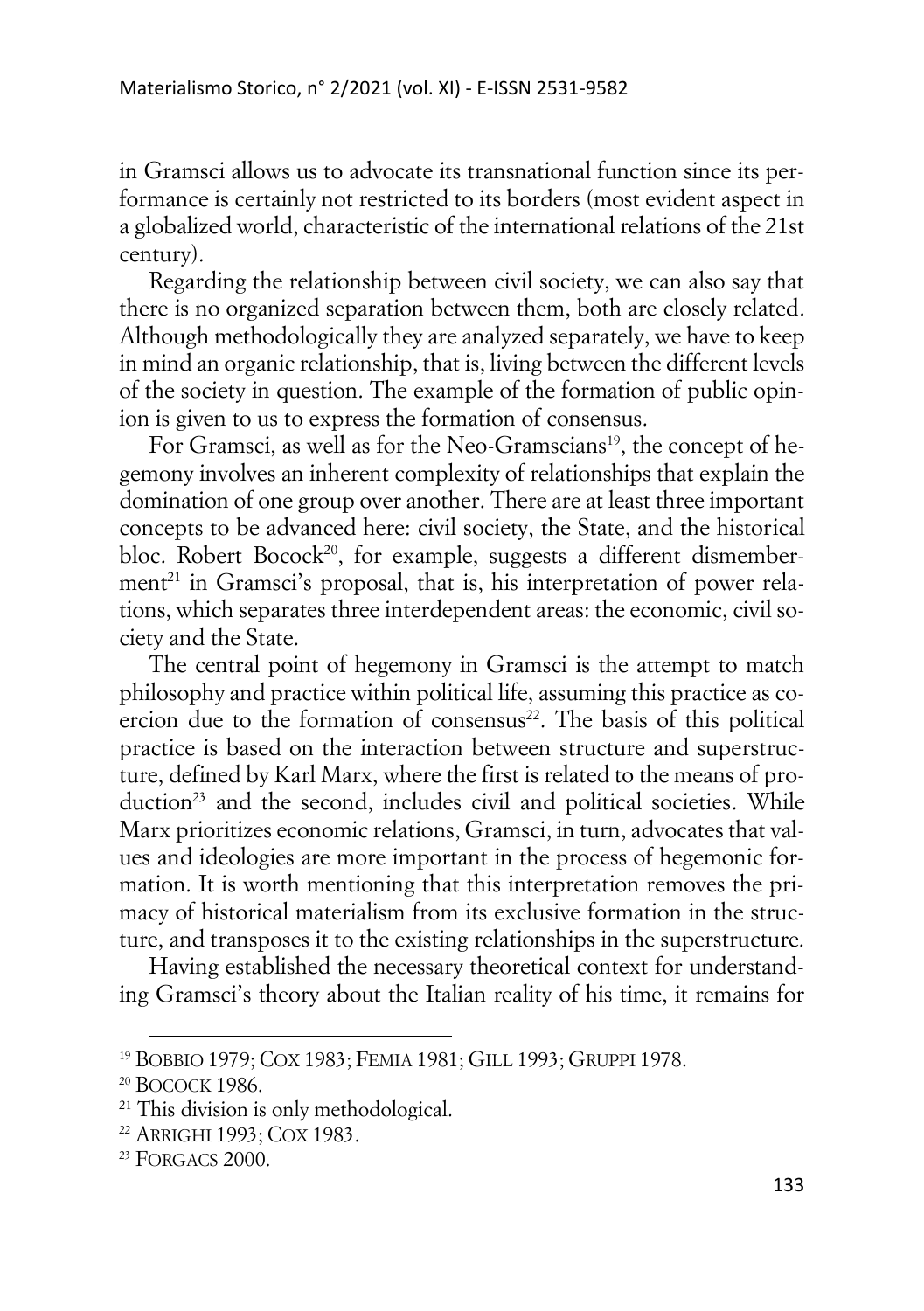us to evaluate how the concept of hegemony is defined. Thus, the term hegemony is frequently associated with a realistic conception<sup>24</sup>, in which one group, state, or group of states achieves military and economic dominance over another. This view of reality is predicated on the fundamental and fundamental concept of power, in which economic and military forces predominate.

Thus, the aggregate of all levels of society – political, social, and economic – constitutes what Gramsci dubbed the historical bloc (blocco storico). After that, we will see how the relationship between these spheres of society and hegemony can be tangential to the article's central concept, namely the historical bloc.

# 3. The concept of « Historical Bloc»

Concomitantly with Gramsci's conceptualization of hegemony, the formation and/or construction of the historical bloc becomes essential to the presented argument. Therefore, and using the language prevalent in Gramsci, the historical bloc is defined as the organic interaction between the structure and the superstructure, «Structures and superstructures form an «historical bloc». That is to say the complex, contradictory and discordant ensemble of the superstructures, is the refection of the ensemble of the social relations of production»<sup>25</sup>.

Thus, this concept is inextricably linked to this philosopher's concept of hegemony, which encompasses all social levels simultaneously<sup>26</sup>. We must bear in mind that the concrete role of the historical bloc concept follows a more emancipatory aspect of world-conception, in the face of historical, political, and social challenges, as the same states,

«In what sense can one identify politics with history, and hence all of life with politics? How then could the whole system of superstructures be understood as distinctions within politics, and the introduction of the concept of distinction into a philosophy of praxis hence be justified? But can one really speak of a dialectic of distincts, and how is the concept of a circle joining the levels of the

<sup>24</sup> JOSEPH 2002.

<sup>&</sup>lt;sup>25</sup> GRAMSCI 1971, p. 366.

<sup>&</sup>lt;sup>26</sup> GRUPPI 1978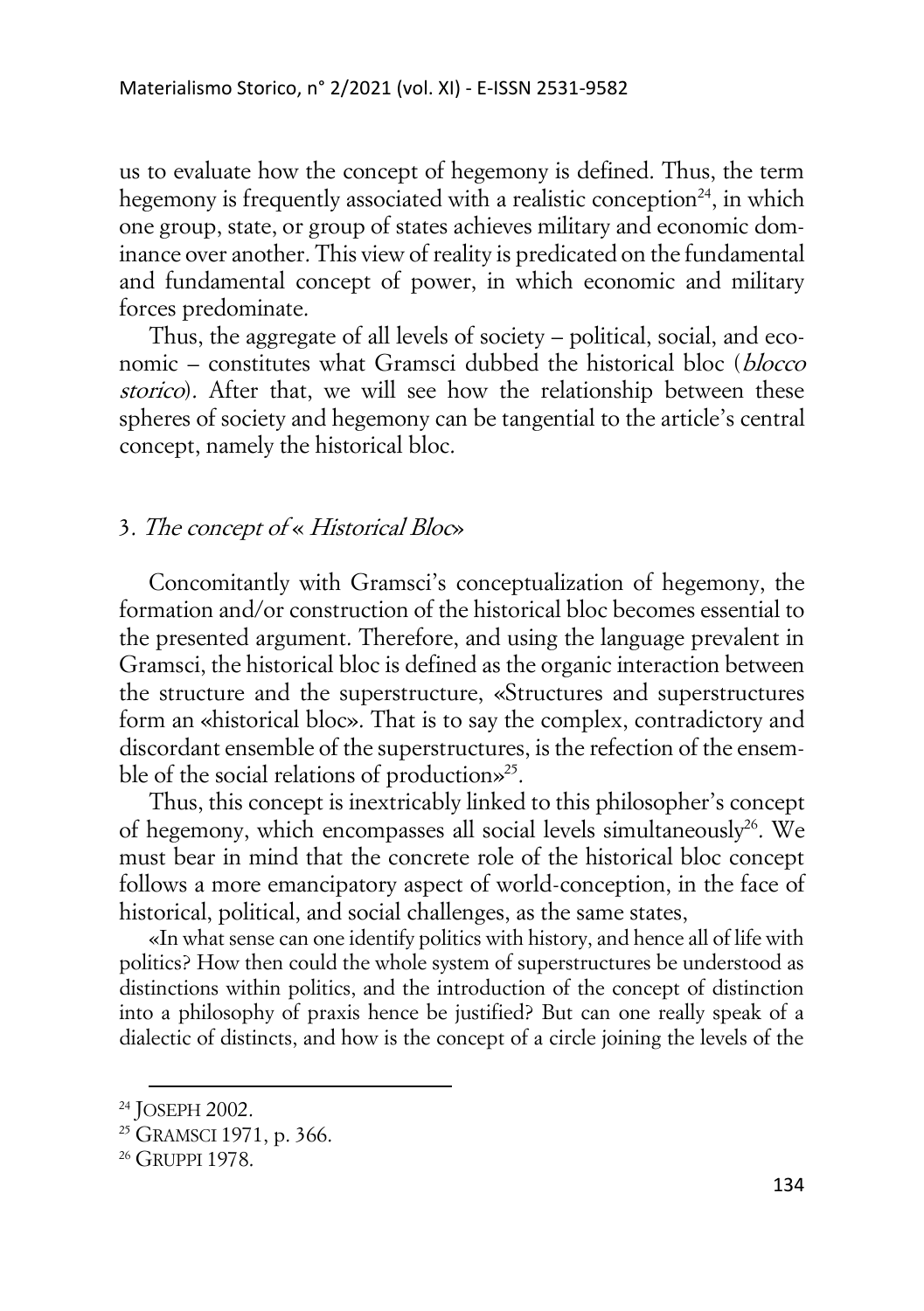superstructure to be understood? Concept of «historical bloc», i.e. unity between nature and spirit (structure and superstructure), unity of opposites and of distinct» (GRAMSCI, 1971: 137).

Given the present configuration and definition, it is imperative to emphasize that its characterization is inherently linked to the concept of hegemony and, at the same time, to the development of history itself. Starting from this principle of correlation between the superstructure and structure within the State, it is affirmed that the State here as being a regulatory and representative entity of civil society, that is, the regulatory, ethical and, simultaneously, representative apparatus of civil society, as we can see,

«Every State is ethical in as much as one of its most important functions is to raise the great mass of the population to a particular cultural and moral level, a level (or type) which corresponds to the needs of the productive forces for development, and hence to the interests of the ruling classes» (Gramsci, 1971: 258).

At this point, political society, defined as the regulatory, ethical, and representative function of a particular class, moves beyond the domestic context and into the transnational/international realms. Thus, we can verify that, from this vantage point, the international projection of Gramscian thought occurs as a result of a perception of an enlarged State, and concurrently as a result of the configuration of the twenty-first-century international system, that is, of the interests represented by the relationship between civil society and political society (e.g., the historical bloc).

In this regard, Cospito<sup>27</sup> reaffirms the Historical Bloc's continued importance throughout Gramsci's work, confirming Canfora's <sup>28</sup> argument that the term has two effective readings namely:

«Di «blocco storico» Gramsci da due formulazioni, che corrispondono a due concetti diversi: a) «blocco storico concreto», ovvero «blocco storico economico-politico», espressioni che non sembrano poter indicare altro che, per l'appunto, un blocco di forze sociali; b) «concetto di blocco storico resupposto dal Sorel? », e ancora: «il concetto del valore concreto (storico) delle superstrutture

<sup>&</sup>lt;sup>27</sup> COSPITO 2016.

<sup>28</sup> CANFORA 1987.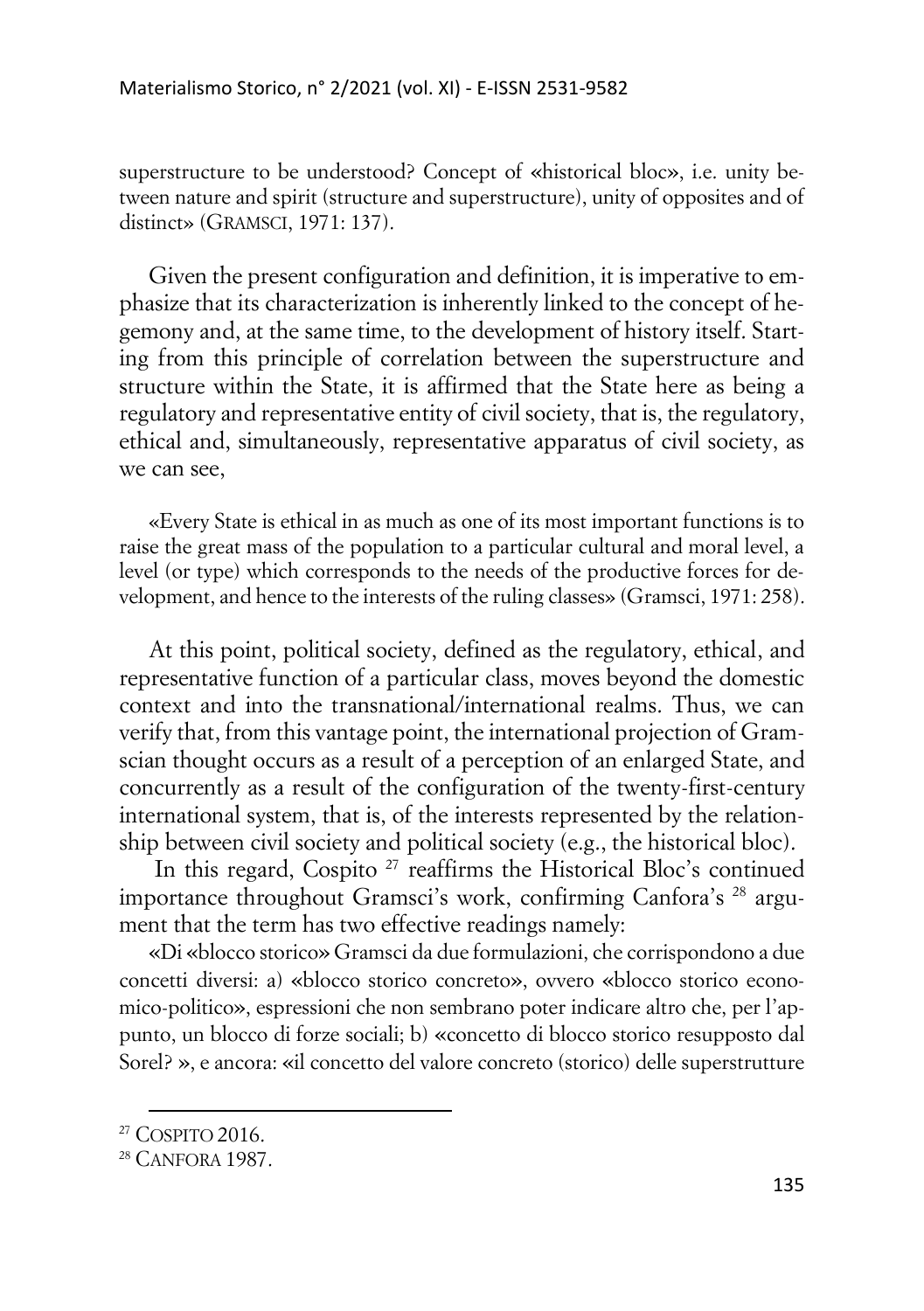nella filosofia della prassi deve essere approfondito accostandolo al soreliano concetto di blocco storico» (CANFORA 1987: 585).

Due to divergent interpretations of the same concept, and despite Cospito's assertion that «c'è una connessione necessaria e vitale tra struttura e sovrastrutture, così come c'è tra la pelle e lo scheletro nel corpo umano» 29 , his work suggests that historical blocks should be viewed as significant but not necessary. The statement emphasizes in particular that, despite certain critics' reservations about Gramsci's concept of historical bloc, neo-Gramscian embraces the term and enhances our understanding of the international arena.

However, when we consider the historical bloc to be the product of a combination of local and global events, it is assumed, on the one hand, a social structure that is defined by its dependence on the productive forces and, on the other hand, an ideological superstructure (that is, the formation and construction of culture) and politics; it must emancipate from static devices and, thus, come to be understood in an organic (that is, alive) and dynamic way, as stated by Pizzorno,

«On pense maintenant en général que la notion de bloc historique constitue l'un des éléments les plus importants de la pensée de Gramsci. Mais on a tendance à y voir davantage l'idée du lien, de l'interaction entre structure et superstructure donc une facon d'écarter de difficiles analyses des racines structurelles d'une situation politique que le point de départ d'une analyse: l'analyse de la façon dont un système de valeurs culturelles (ce que Gramsci appelle idéologie) imprègne, se répand, socialise et intègre un système social. On peut observer une correspondance quase parfaite entre les descriptions généralisées, implicites dans là notion de bloc historique, d'hégémonie, de direction politique, d'idéologie, de la fonction des intellectuels, et certaines descriptions généralisées de la sociologie et de la science politique d'aujourd'hui» (Pizzorno, 1968: 166).

In this regard, it should also be taken into account that it is through the analysis of the historical bloc that Gramsci verifies and studies the disintegration of the hegemonic system of the ruling classes and, concomitantly, how the formation of new historical blocs takes place<sup>30</sup>.

<sup>29</sup> COSPITO 2016, p. 162.

<sup>30</sup> PORTELLI 1977; COX 1981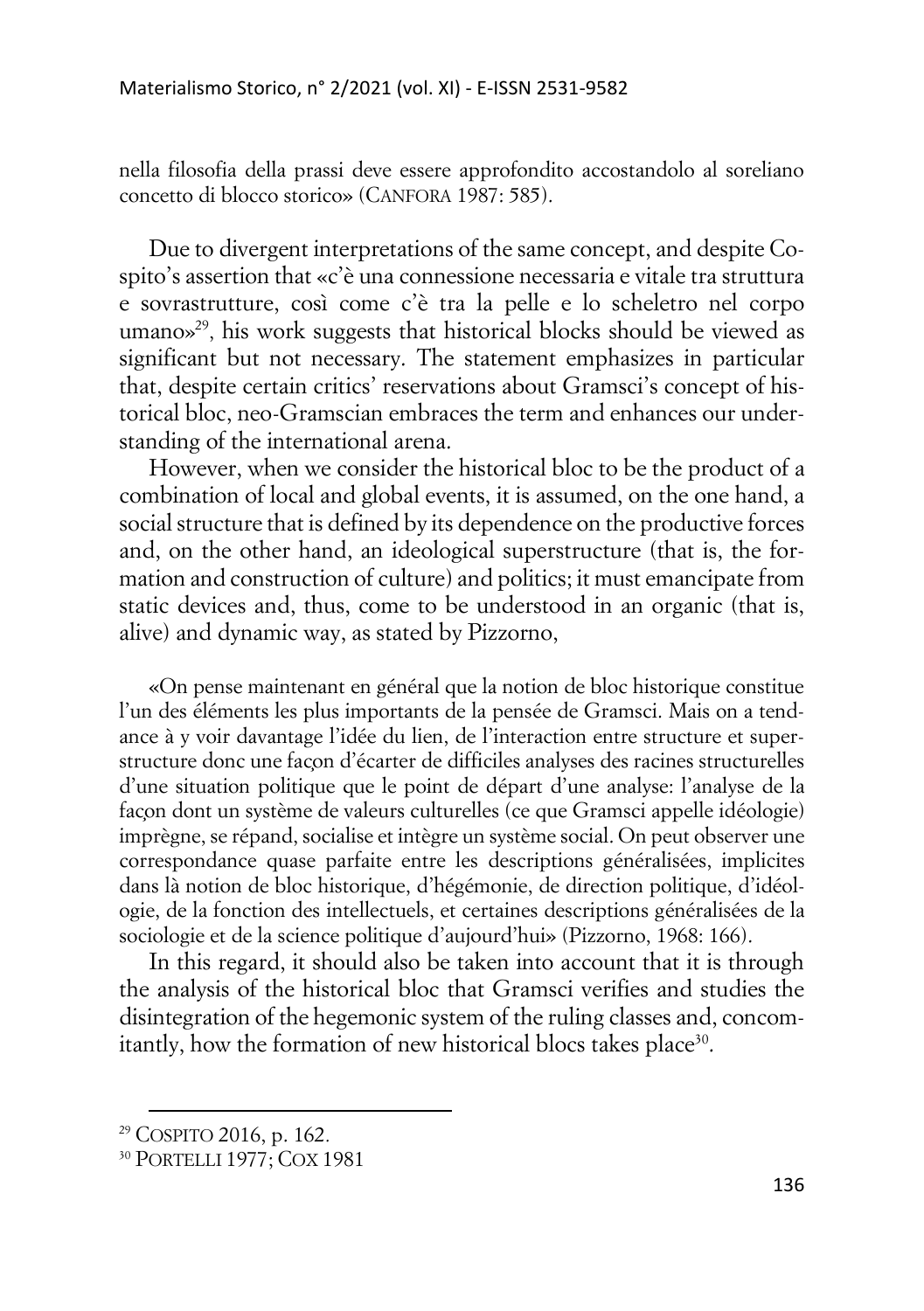Gramsci ascribes a unique role to intellectuals as «employees of the superstructure» that is, those who maintain and build ideologies within the historical bloc, he argues that this link between intellectuals and members of civil society is established through organic cohesion, as exemplified by him,

«If the relationship between intellectuals and people-nation, between the leaders and the led, the rulers and the ruled, is provided by an organic cohesion in which feeling-passion becomes understanding and thence knowledge (not mechanically but in a way that is alive), then and only then is the relationship one of representation. Only then can there take place an exchange of individual elements between the rulers and ruled, leaders [*dirigenti*] and led, and can the shared life be realised which alone is a social force with the creation of the «historical bloc»?» (GRAMSCI 1971: 418).

Primarily, note that there is a fundamental distinction between philosophy, folklore, and common sense when it comes to the formation of ideology, understood here as a world perspective of the ruling class. In this sense, philosophy is understood here as the highest level of ideology, that is, for the intellectuals of the ruling class, who hold the hegemony; on the other hand, folklore is considered to be the lowest level, intended for the subordinate and auxiliary classes; and, finally, common sense is found between these two conceptions<sup>31</sup>. Given the importance of ideology in the support of civil society.

Gramsci argues that this worldview must be communicated to the auxiliary and subordinate classes in order for them to impose their associated values. Thus, among the mechanisms that this author classifies as mechanisms for forming consensus are the media, the Catholic Church, the school (elementary and secondary education), militarism, and political parties. By way of illustration, regionalisms can be viewed as a mechanism for achieving regional/international consensus. Thus, Gramsci connects these three critical institutions within the ideological structure, «everything that influences or has the potential to influence public opinion directly or indirectly» and emphasizes the role and function of

<sup>&</sup>lt;sup>31</sup> GRAMSCI 2011a, p. 173.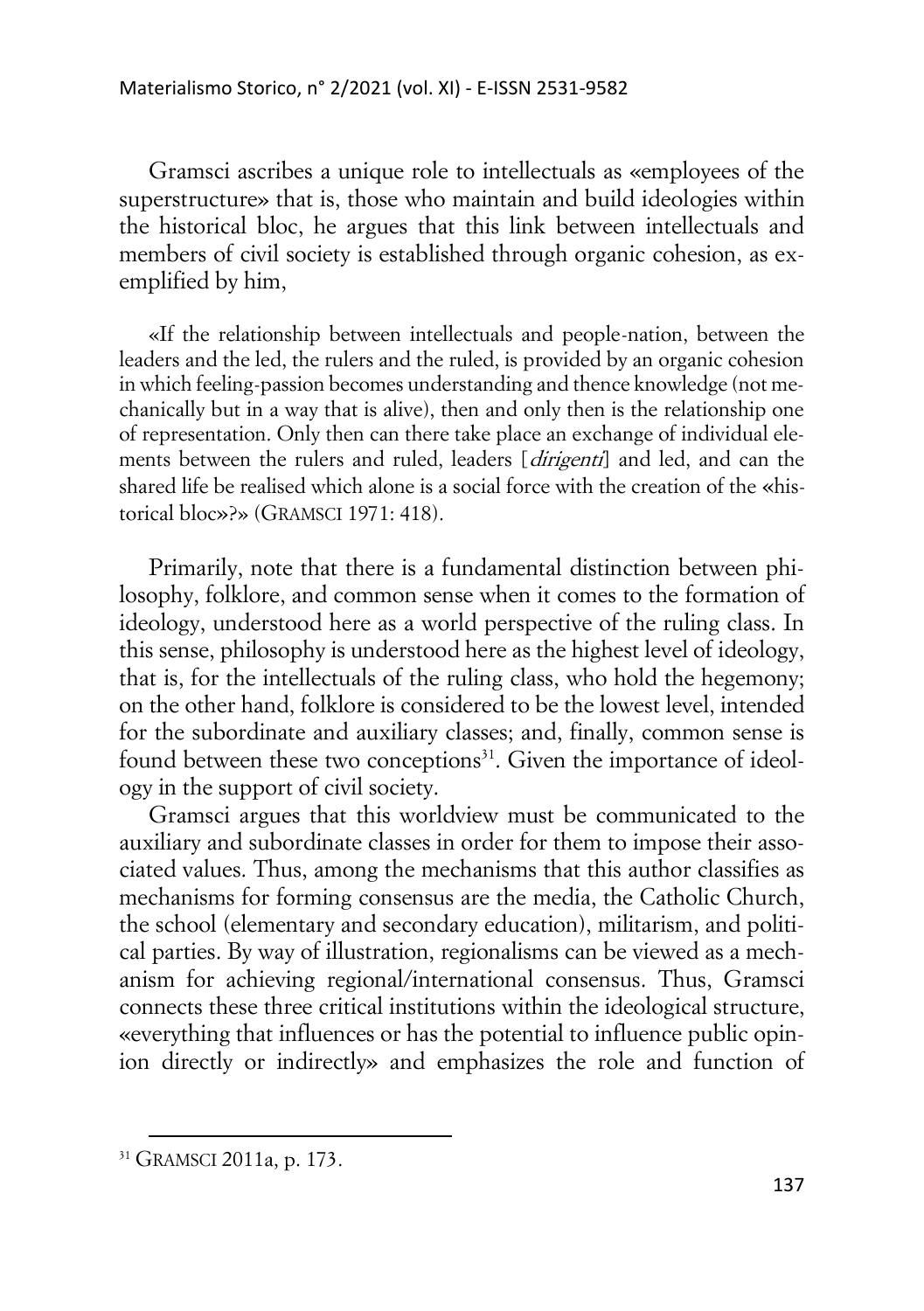libraries, circles, and clubs, among others, as mechanisms of ideological diffusion<sup>32</sup>.

Still, hegemony is considered the ideal moment for the ruling classes, and its materialization occurs through the monopoly of ideology, that is, of intellectuals. In this way, the maintenance of hegemony is dominated by the control and diffusion of the dominant philosophy, thus causing a direct reaction in the formation and domination of the historical bloc.

One last aspect of the formation and maintenance of the historical bloc in Gramsci is related to the conception of the organic crisis and its corollaries, e.g., the reorganization of the historical bloc itself through a new hegemonic system. Thus, by definition, the organic crisis is characterized by the rupture between the structure and the superstructure, that is, by the incapacity of the ruling hegemonic class to exercise its hegemony in other sectors of civil society, as stated by Gramsci,

«And the content is the crisis of the ruling class's hegemony, which occurs either because the ruling class has failed in some major political undertaking for which it has requested, or forcibly extracted, the consent of the broad masses (war, for example) , or because huge masses (especially of peasants and petitbourgeois intellectuals) have passed suddenly from a state of political passivity to a certain activity, and put forward demands which taken together, albeit not organically formulated, add up to a revolution. A «crisis of authority» is spoken of: this is precisely the crisis of hegemony, or general crisis of the State» (GRAMSCI 1971: 210-211).

These precepts referring to the crisis of authority vis-à-vis civil society result, necessarily, in the rupture of the current system (which can also be understood as an international system). Thus creating the possibility of structural reorganization in terms of State actors and programs, as he continues to advocate,

«The crisis creates situations which are dangerous in the short run, since the various strata of the population are not all capable of orienting themselves equally swiftly, or of reorganizing with the same rhythm. The traditional ruling class, which has numerous trained cadres, changes men and programmes and, with greater speed than is achieved by the subordinate classes, reabsorbs the

<sup>32</sup> PORTELLI 1977, p. 28.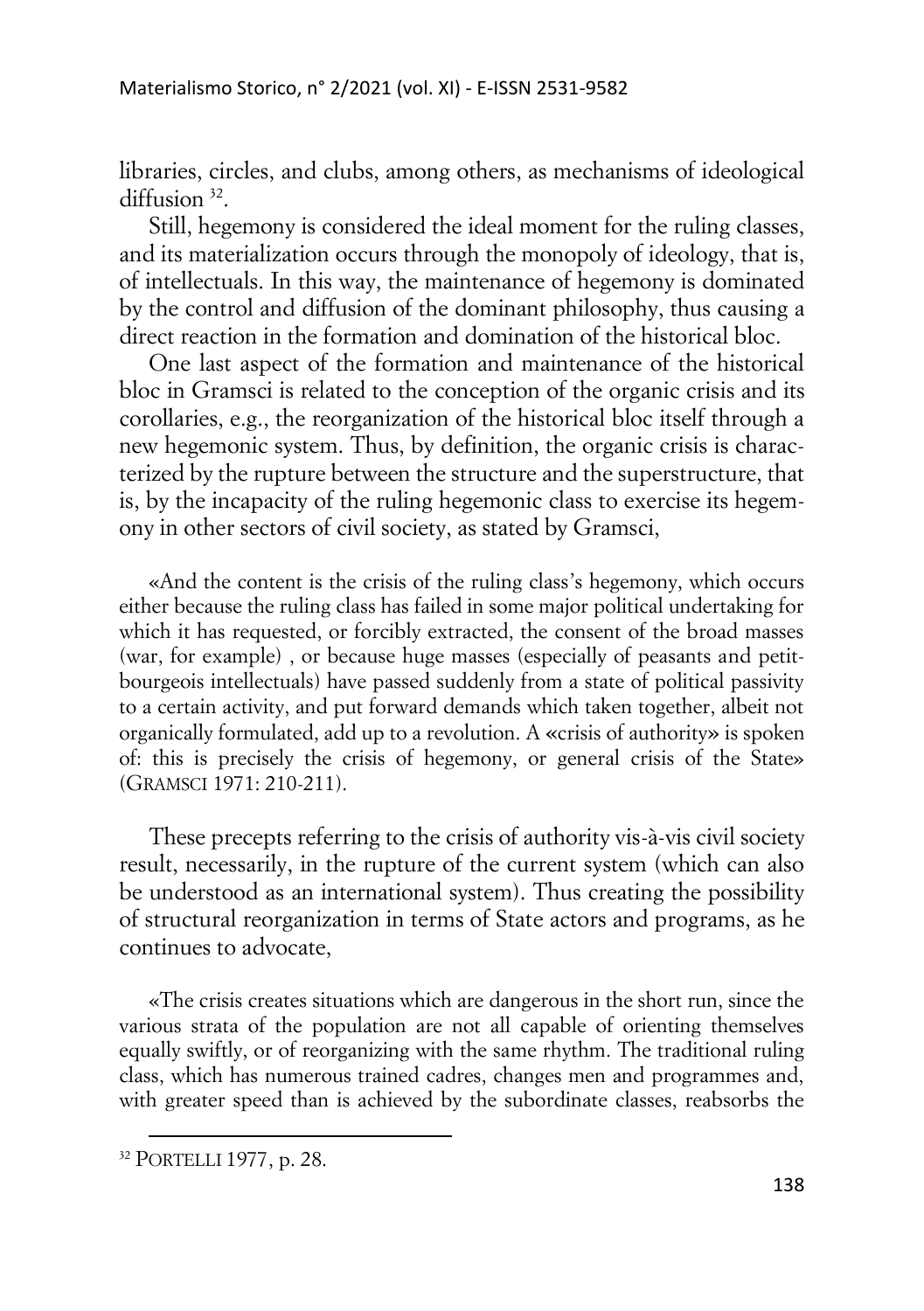control that was slipping from its grasp. Perhaps it may make sacrifices, and expose itself to an uncertain future by demagogic promises; but it retains power, reinforces it for the time being, and uses it to crush its adversary and disperse his leading cadres, who cannot be very numerous or highly trained» (*ibidem*).

The immediate consequences of this representativeness crisis are unavoidably the formation of a new hegemonic system, with the so-called subaltern classes assuming responsibility for political and civil society restructuring. Concerning the strategy pursued by the new historical bloc, it is directly and indirectly related to its capacity to break with the preceding ideology, implying a significant restructuring of the intellectuals of this new leading group's capacity to promote its ideology in front of the rest of society.

# 4. The Critical Theory: Neo-Gramscians and the national/international transposition

One of the factors related to this conceptualization is precisely the discussion regarding the transposition of the Gramscian's construction of a historical bloc, which influences national boundaries, to the regional/international sphere in analogy to Robert Cox's <sup>33</sup> understanding in what touches on the relevance of international organizations as instruments of consensus building which, in this case, added to the concept of hegemony (considered here interdependent), are important tools for understanding the formation of power through the transnational historical bloc operating in the scenario. Thus, in terms of conceptual construction, we intend to reread Neogramscian's through the lens of the transnational historical bloc, focusing on the impact on contemporary International Relations.

This attempt to apply Gramscian's ideas and concepts to the contemporary world is predicated on Critical Theory, which, in collaboration with the Frankfurt School and its adherents, incorporated Gramsci's perspectives into its formulation<sup>34</sup>. However, before turning to these

<sup>33</sup> COX 1983.

<sup>34</sup> FRIEDMAN 1981; GEUSS 1981; WIGGERSHAUS 1995, 2002.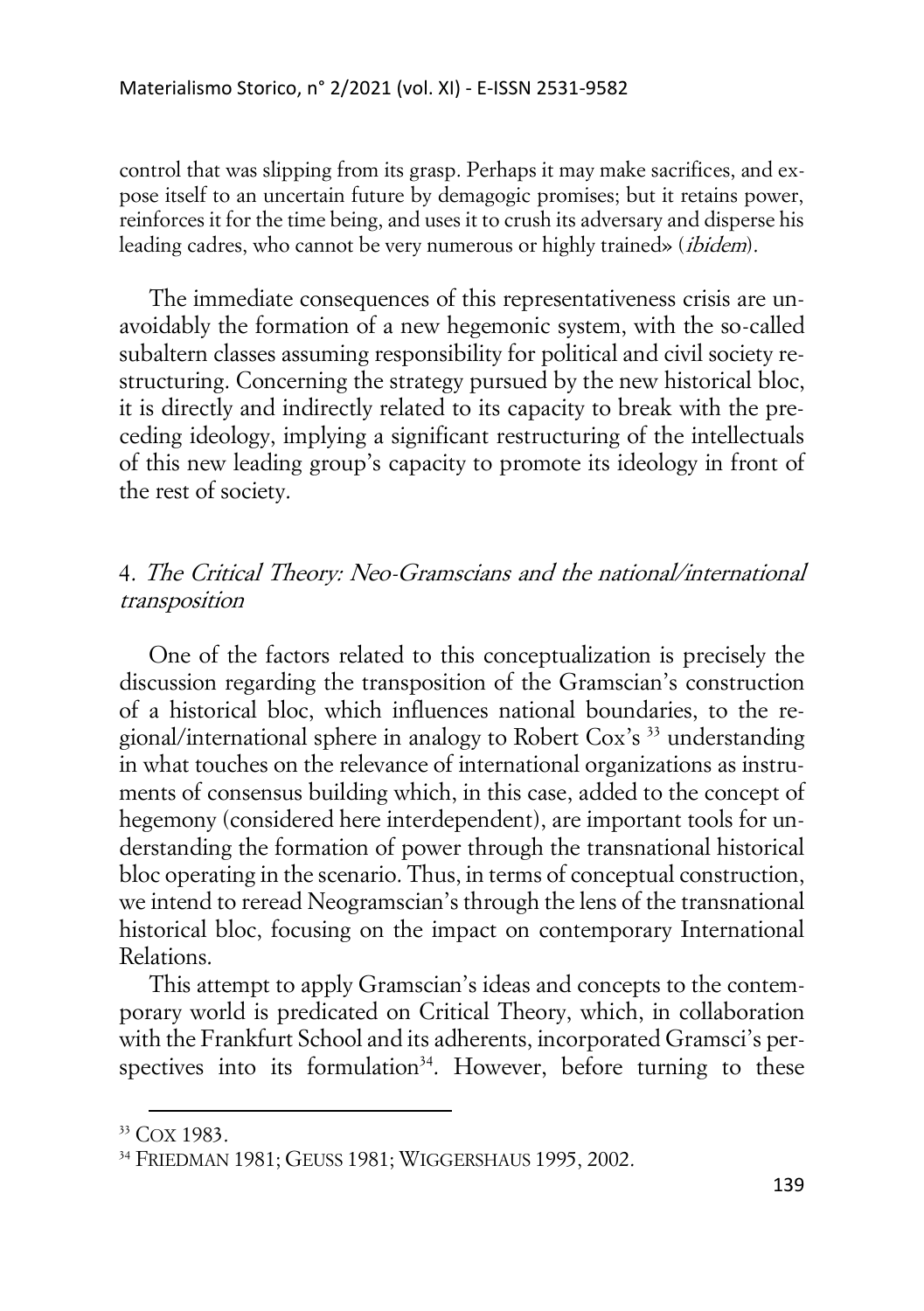authors' interpretations, particularly Robert Cox's, it is important to keep in mind that Gramsci himself argues for the importance of placing the international context in context in order to better understand the national structure, as he points out,

«Every relationship of «hegemony» is necessarily an educational relationship and occurs not only within a nation, between the various forces of which the nation is composed, but in the international and world-wide field, between complexes of national and continental civilizations» (Gramsci, 1971: 350).

Thus, despite various allusions to the manner in which this historical and international transposition occurs  $35$ , the Gramscian formulation itself emphasizes the importance of understanding the historical context in light of the international.

However, Cox establishes a kinesia between this international/national relationship, beginning by casting doubt on the concept of hegemony's application in the context of international relations, citing Gramsci as an example,

«Do international relations precede or follow (logically) fundamental social relations? There can be no doubt that they follow. Any organic innovation in the social structure, through its technical military expressions, modifies organically absolute and relative relations in the international field too. Even the geographical position of a national State does not precede but follows (logically) structural changes, although it also reacts back upon them to a certain extent (to the extent precisely to which superstructures react upon the structure, politics on economics, etc.). However, inter national relations react both passively and actively on political relations (of hegemony among the parties)» (GRAMSCI 1971: 176).

Thus, it is stated that there is an organic relationship between national and international, where there is a reflection of domestic policies under interstate relations. This understanding involves analyzing some factors that integrate the issue of hegemony. The first of them has to do with the temporal question, that is when a hegemonic power in history begins and ends.

<sup>35</sup> DAY 2005; LEYSENS 2008.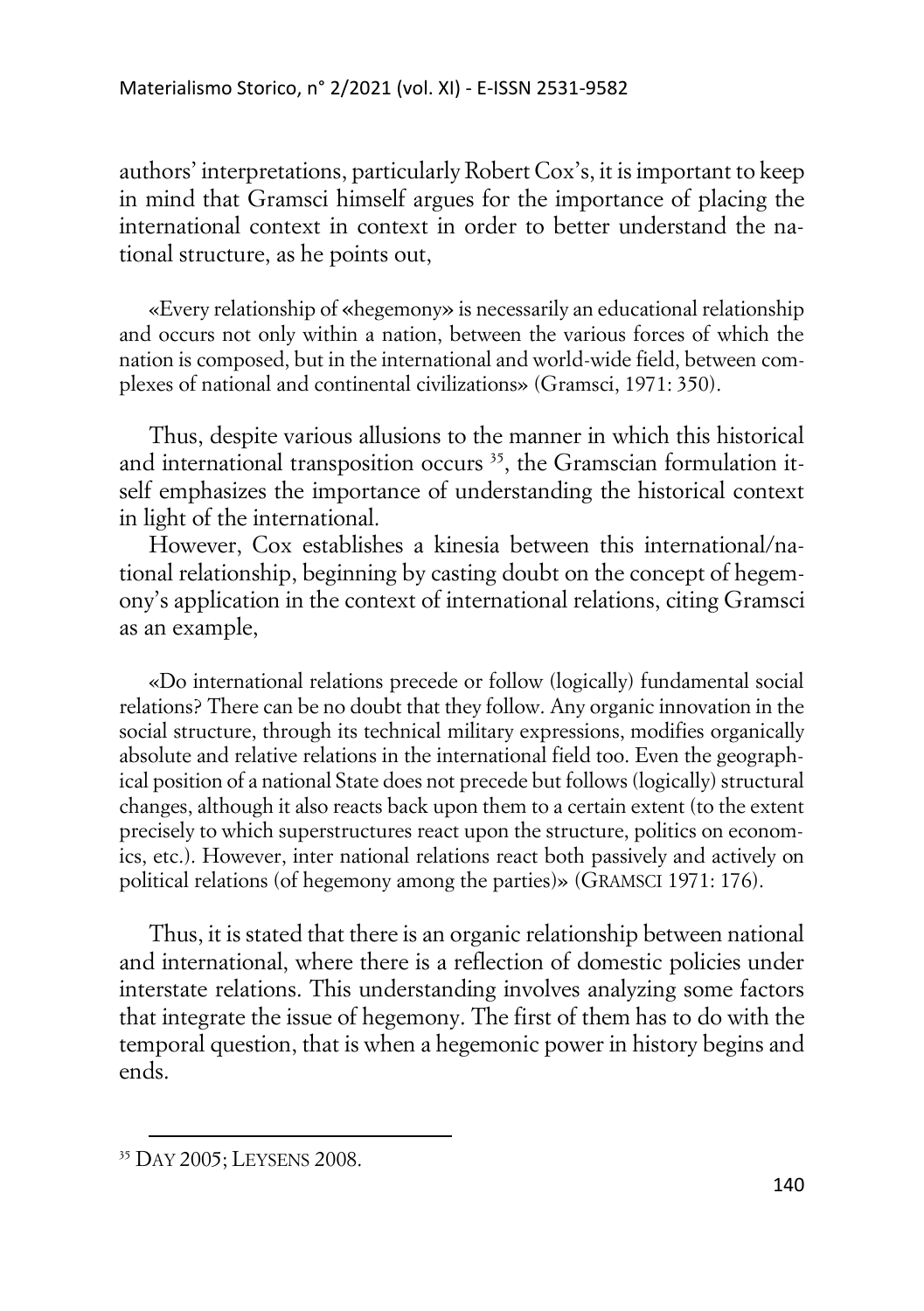Cox <sup>36</sup> examines the influence capacity of the predominantly British world and its hegemonic period between 1845 and 1875; second, he examines the period 1875-1945, during which this supremacy is challenged; third, he examines the post-1945 world (1945–65), which saw the emergence of a new world order led by the United States; and finally, between the 1960s and 1970s, North American hegemony opened up three possibilities.

Thus, in order to better situate the current international hierarchical order, Cox argues that hegemony at the international level is not limited to a list of states determined by their economic capacity, but is also an ideological order, an international social and political interrelation that penetrates and transposes its way of production into other international spheres, as advocated,

«World hegemony is describable as a social structure, an economic structure, and a political structure; and it cannot be simply one of these things but must be all three. World hegemony, furthermore, is expressed in universal norms, institutions and mechanisms which lay down general rules of behaviour for states and for those forces of civil society that across national boundaries – rules which support the dominant mode of production» (COX 1983: 171-172).

Following this line of reasoning presented by Cox, he still develops the question of the function of International Organizations, where he explains that they are formed to harmonize one or more global ideologies, as he affirms,

«One mechanism through which the universal norms of a world hegemony are expressed is the international organization. Indeed, international organization functions as the process through which the institutions of hegemony and its ideology are developed. Among the features of international organization which express its hegemonic role are the following: (1) they embody the rules which facilitate the expansion of hegemonic world orders; (2) they are themselves the product of the hegemonic world order; (3) they ideologically legitimate the norms of the world order; (4) they co-opt the elites from peripheral countries and (5) they absorb counter-hegemonic ideas» (COX 1983: 172).

<sup>36</sup> COX 1983, pp. 170-171.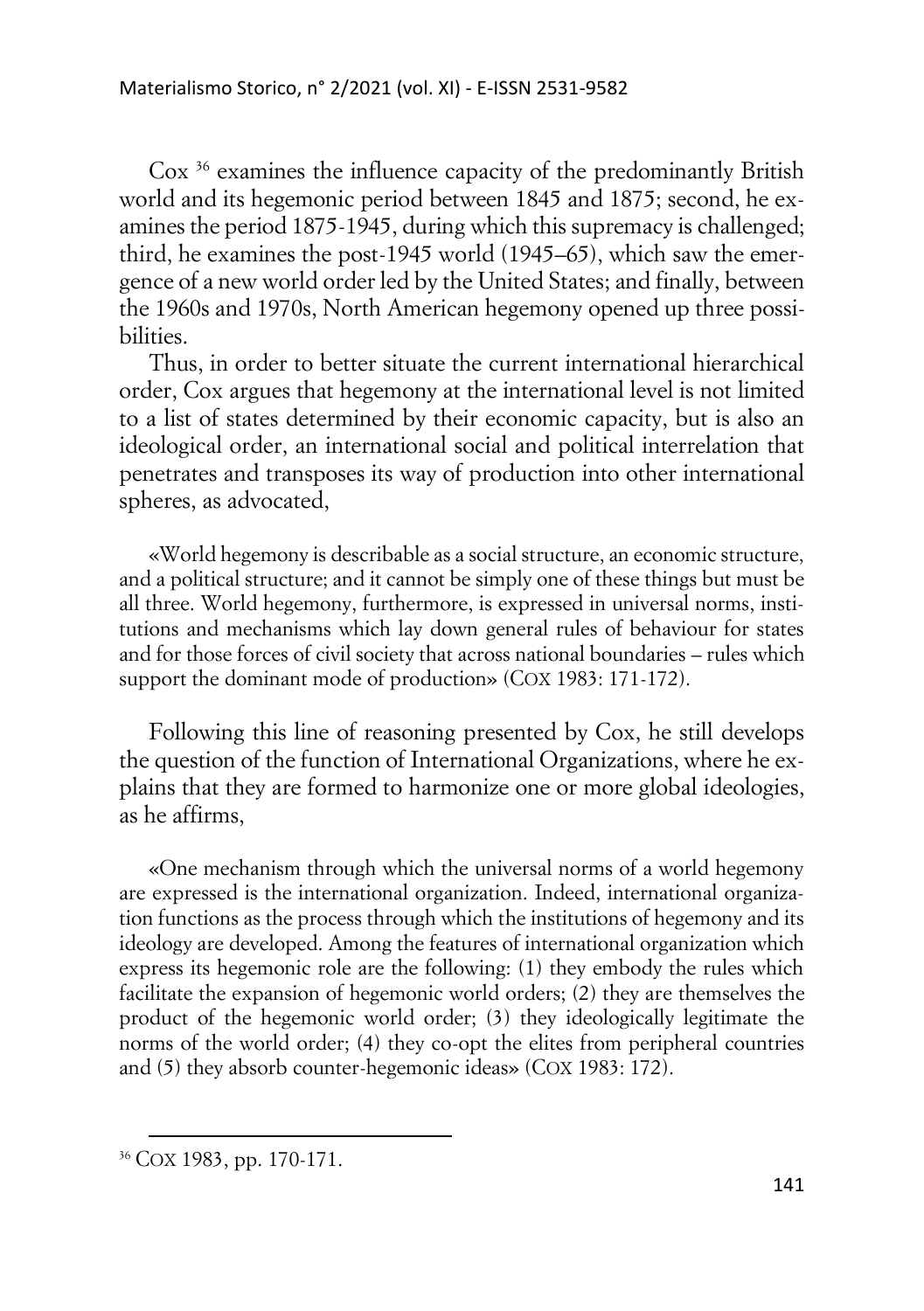Finally, it remains for us to analyze how Robert Cox, and his neo-Gramscian understanding of the structuring of the international order, presents the question of the historical bloc and its interpretation with the concept of hegemony in the current world. One of the main corollaries of his interpretation of the concept of the historical bloc presented by Gramsci, as we saw in the lines above, and followed by Robert Cox in his formulation, is related to an inherently more complete and, above all, more real perspective concerning political, social and economic relations of international relations, as he points out,

«The juxtaposition and reciprocal relationships of the political, ethical and ideological spheres of activity with economics sphere avoids reductionism. It avoids reducing everything either to economics (economism) or to ideas (idealism). […] Superstructures of ideology and political organization shape the development of both aspects of production and are shaped by them» (COX 1983: 167-168).

### That way,

«The movement towards hegemony, Gramsci says, is a «passage from the structure the sphere of the complex superstructures», by which he means passing from the specific interests of a group or class to the building of institutions and elaboration of ideologies. If they reflect a hegemony, these institutions and ideologies will be universal in form, *i.e.*, they will not appear as those of a particular class, and will give some satisfaction to the subordinate groups while not undermining the leadership or vital interests of the hegemonic class» (COX 1983: 168-169).

Although this formulation, as elaborated by Adam David Morton $37$ , Adrian Budd<sup>38</sup> and Richard Day<sup>39</sup>, is not without criticism. Given the centrality of history, that is, the pre-existing timeline in Gramscian's analysis, criticisms of its application to the international scene focus primarily on the construction of its analysis during the formation of the Italian State in the 1920s and 1930s, adding to the fact that it was written in prison.

<sup>37</sup> MORTON 2006.

<sup>38</sup> BUDD 2013.

<sup>39</sup> DAY 2005.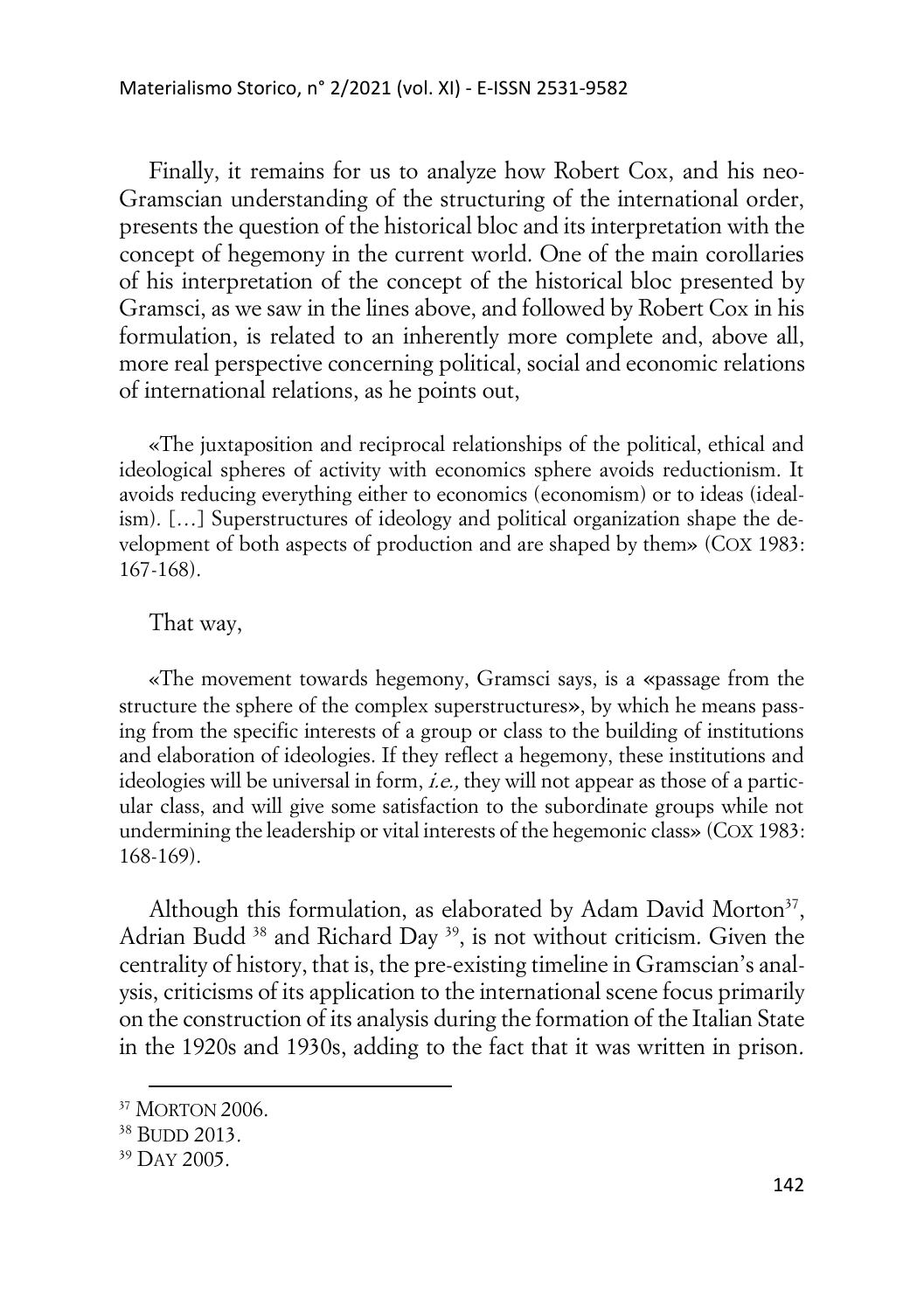However, a chain of analysts known as neo-Gramscians operationalized these principles for this goal, taking them beyond Gramsci's historical period and applying them to the contemporary world situation. We shall see in the next part how the Neo-Gramscians use this leap to facilitate the development of a Transnational Historic Bloc.

## 5. The Transnational Historical Bloc (THB)

According to the ideas presented by Robert Cox<sup>40</sup>, international organizations serve as mechanisms for consensus-building between states and, thus, the creation of regional or global hegemony (Cox 1983). Here, one of the aspects that transpose Gramsci's thought into the realm of International Relations can be verified. On the one hand, this view that the formation of a hegemonic group is preceded by the formation of a historical bloc, which Cox argues is possible at the international level, allows us to verify the formation of a historical bloc at the regional/international level. In other words, it transcends state boundaries, and is conceptualized in this vein as a transnational historical bloc. On the other hand, Leysens criticizes this «controversial leap» from Gramscian's national concept to the international historical bloc, arguing that,

«[…] the world order is, therefore, made up out of and can be described in terms of social forces, as well as in terms of the interactions between states. The latter are at the interface (in a permeablesense) between transnational and domestic compositions of social forces in a specific country» (LEYSENS 2008: 53).

Although Carnevali <sup>41</sup> highlights the fact that the Gramscian's concept of the historical bloc in the international arena is inapplicable, essentially due to its connection and proximity to social classes, it is crucial to mention the increasingly eminent importance of the emergence of a transnational capitalist class  $(TCC)$ <sup>42</sup>. Under this aegis, part of this «transnationalization» of historical blocs will follow the same path as the

<sup>40</sup> COX 1981.

<sup>41</sup> CARNEVALI 2005, p. 45.

<sup>42</sup> CARROLL 2010.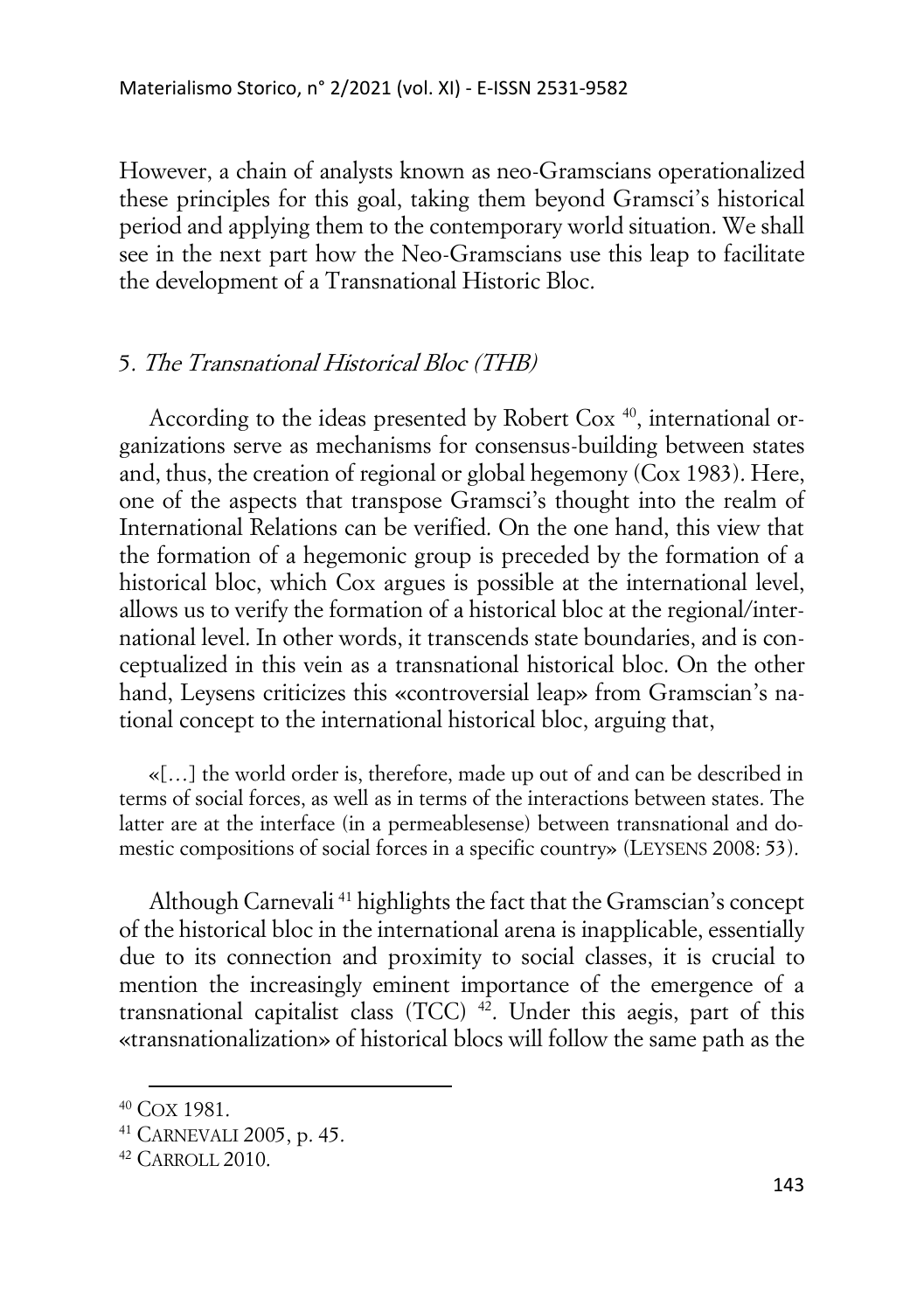currently called «transnational capitalist class» <sup>43</sup>. At this point, while THB turns to a superstructural issue, more directed to cultural, ideological issues, on the other hand, TCC is focused on structure, that is, closer to Marx's historical materialism.

For example, a transnational capitalist class embraces a neoliberal conception, which becomes the pivot of its premises, thus resulting in a hegemonic project led by capitalist groups, whose intent can be found in the current international system. Following this line of thought Carroll (2010) advocates a narrowing between economic and cultural policies, postulating and affirming a neo-Gramscian conception, as we can see in the passage below,

 $\mathcal{L}$ [...] a transnational capitalist class do *not* depend exclusively on the structure of elites networks» […]«As Gramsci understood, class formation involves both structure and culture, and although network analysis gives some purchase on the former we have done no more than telegraph some of the discursive elements of neoliberal globalization as a hegemonic project» (CARROLL 2010: 55).

One of the fundamental aspects of such an approach is related to the analysis of the transnational historical bloc and, consequently, to its associated complementary transnational class. However, usually among academics, one seeks to focus on the capitalist class (or, as mentioned above, the transnational capitalist class) or the economic class across borders<sup>44</sup>. Thus, to overcome this limitation, that is, to restrict itself to the economic/capitalist level, the notion of a transnational historical bloc is used, which includes not only the economic level in its formulation but also its organic relationship with other spheres (civil society and politics for example), as well as presenting analysis at both local/domestic and regional/international levels. This conception justifies the use of the concept of a transnational historical bloc to understand the vicissitudes of the international reality of the 21st century.

The current configuration of the world, particularly the formation and construction of transnational blocs, is increasingly being studied in

<sup>43</sup> ROBINSON AND HARRIS 2000; SKLAIR 2001, 2002.

<sup>44</sup> ARRIGHI 1993; PIJL 1998; ROBINSON 2005, 2006; ROBINSON AND HARRIS 2000.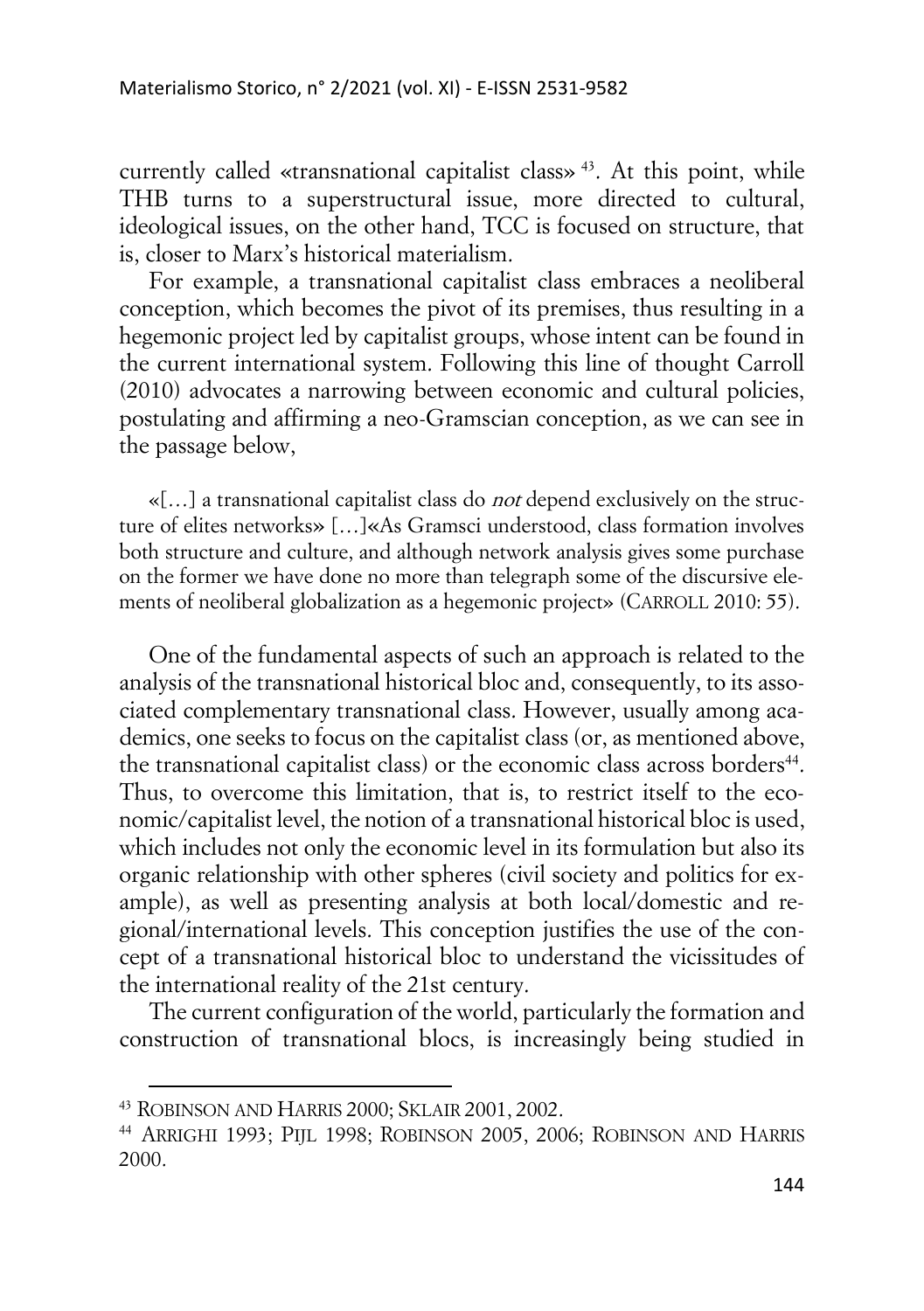academies. Regardless of the approach, whether top-down or bottom-up, there is a reconstruction of our understanding of international relations through the ruling class's visibility in relation to its global sphere of influence. As such, it seeks to comprehend the Neo-Gramscian concept of a transnational historical bloc by incorporating the concept of a transnational capitalist class into its formulation. It should be noted that this article is not attempting to undermine a research model that takes the economic sphere as its central premise, but rather to inquire about its emancipation and even to appropriate these fundamentals in the context of understanding the transnational historical bloc.

Thus, following the line of thought of William K. Carroll, the formation of the transnational capitalist class meets the construction of the transnational historical bloc, in the neo-Gramscian sense of the term, as stated «In this way, Gramsci's (1977) formula for ruling-class hegemony – that concessions granted in organizing consent must not touch the essential nucleus of economic relations – is satisfied»  $45$ . The globalization of capital also means the globalization of its mode of production, a process in which the capitalist classes were always active, but not necessarily as a unified, transnational capitalist class.

The definition of a global class based on the construction and maintenance of capital is explored as being a fundamental aspect, making it important to highlight the fact that the same concept is based on the understanding of premises that, although they are explored and analyzed from a Gramscian perspective, they explore how the structure, that is, capital is capable of transcending national borders. As we can verify,

«In the conduct of a global war of position, the dominant class and its allies have several obvious advantages, which translate themselves into effective and distinct forms of organization. Neoliberal civil-society groups are resource rich and they form on the sturdy basis provided by a transnational corporate elite – an organized minority that is already ideologically cohesive, politically active and extensively networked. Business activists are well positioned to influence policy and culture, via established political and mass communication channel. Their action repertoire – a combination of producing and disseminating knowledge via elite channels and corporate media, lobbying key institutions such as the UN

<sup>45</sup> CARROLL 2010, P. 216.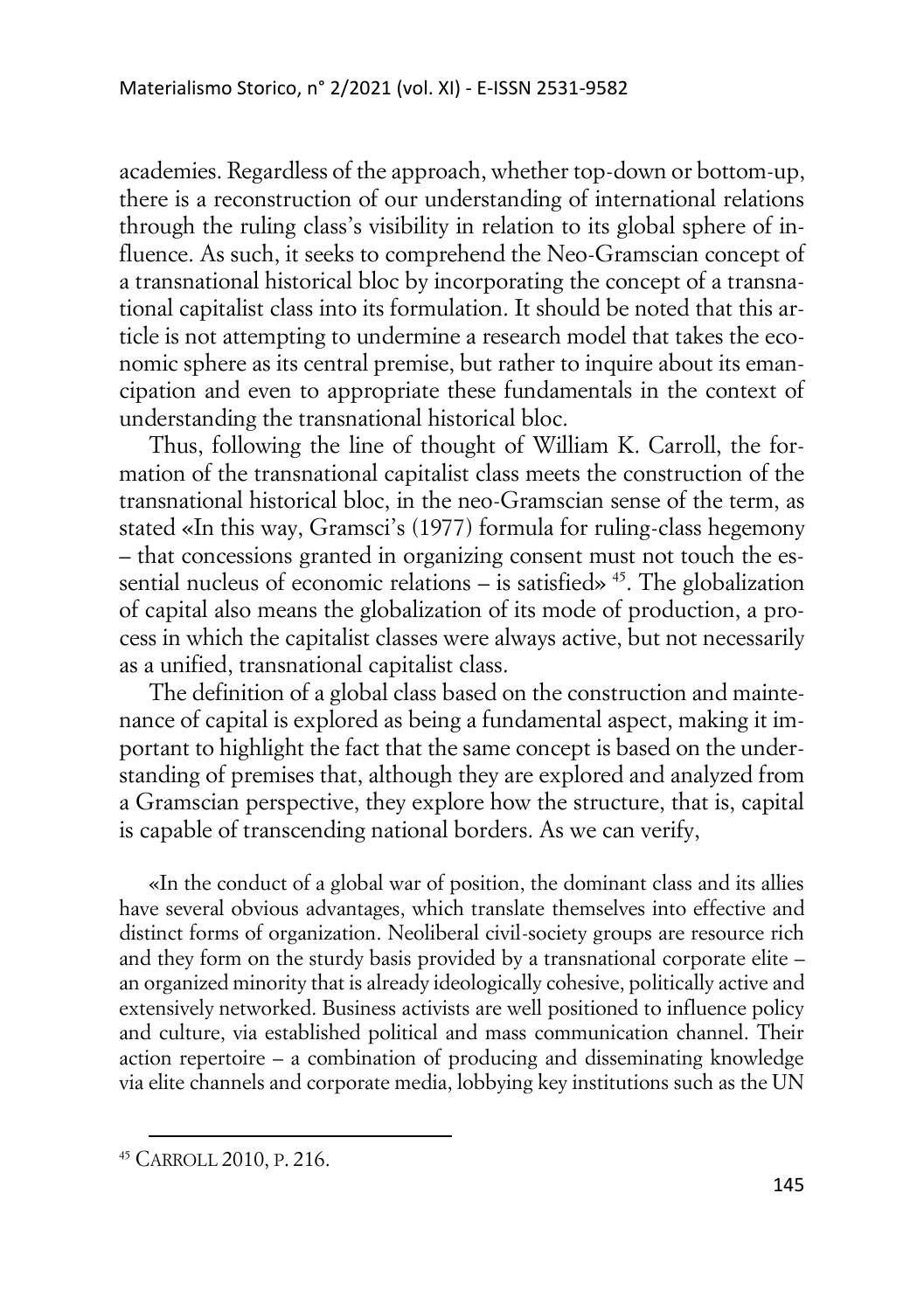and facilitation consensus formation among global and national elites – reflects this advantage location» (CARROLL 2010: 221).

In this way, the concept of a transnational historical bloc enables us to comprehend its relationship to the formation and performance of the world's hegemonic elites, including their interests, whether in directing and deepening the regionalisms of the 1990s (Mercosur, European Union, ASEAN, for example), or in the current resurgence of global conservatism and unilateralism (BREXIT, Paris agreements, protectionism, among others). These implications are primarily discernible through shared interests and the global predominance of its direct (political and economic) and indirect (ideological) powers. Worth (2015), as he points out, also advocates a similar position in this regard,

«Even when looking at historical transformation through a highly state-centric lens, Gramsci's concept of blocco storico becomes useful, because within each bloc or era there exists a unique set of popular beliefs and assumptions. The withering away of one bloc and the formation of another happens over time as ideas, material circumstances and overriding hegemonic forces challenge the prevailing order and replace it with another. This transformation might occur through conflict and war, or through confrontation, but the resulting material conditions brought about by that conflict remain central to such a change» (WORTH 2015, 20).

Considering the historical bloc as the organic relationship between structure and superstructure, the transnational historical bloc follows the same logic. Where, on the one hand, the structure in the scope of international relations passes through the understanding of the transnational capitalist class and, on the other hand, within the international superstructure, the global civil society is identified and, finally, as a political society responsible for the regulation of peace in an international level, the United Nations.

Similarly to the construction and/or formulation of a transnational capitalist class, the historical bloc concept must be understood as a structure that, while also based on capital, emphasizes ideological influence, that is, the ability to construct a worldview and thus achieve some degree of consensus within the international system. This view of the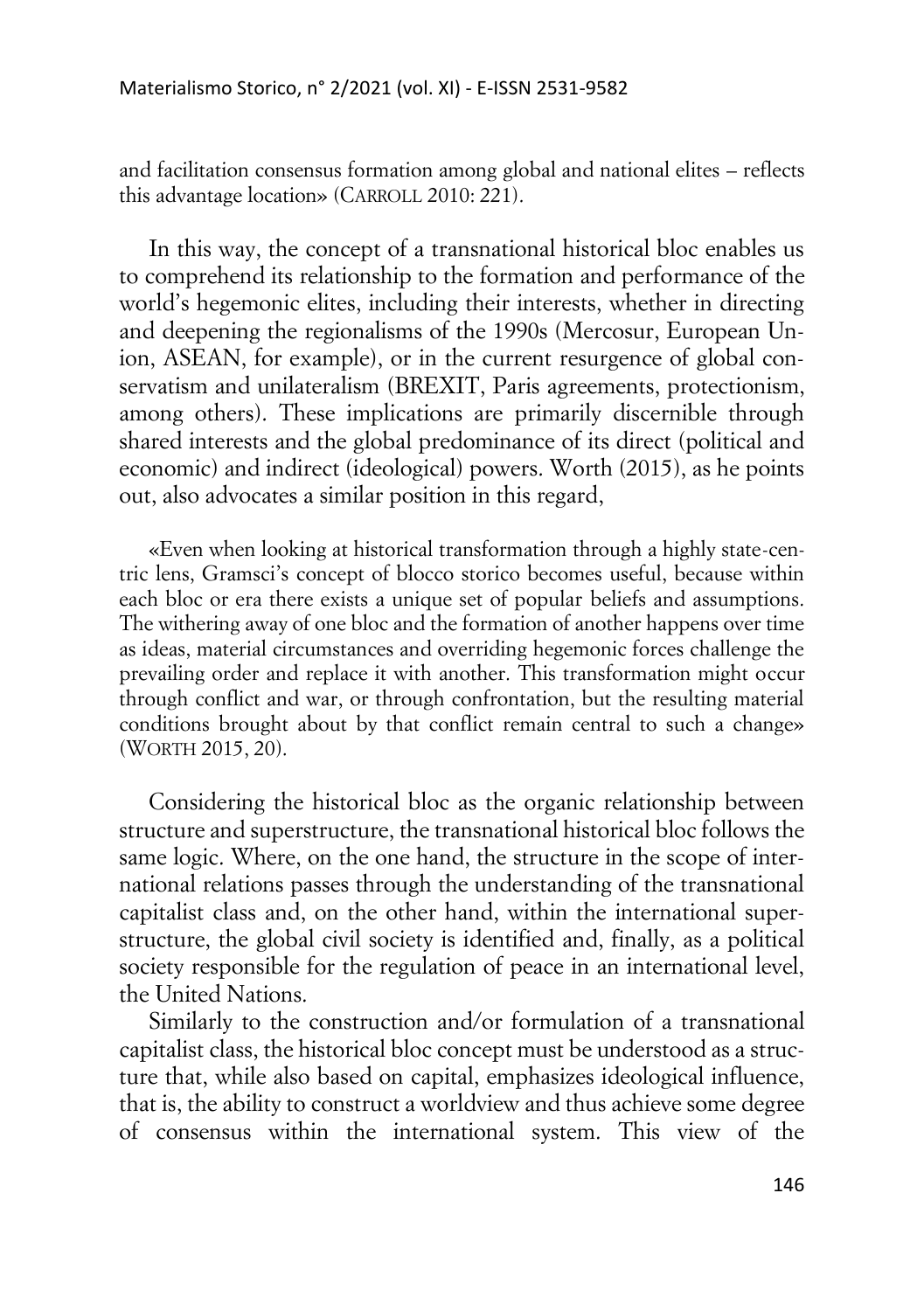construction of ideas and values, and thus their propagation within the international system, accords with the presented argument.

The international system is constituted by diverse actors, values, norms, and ideas that were formed and, consequently, consolidated throughout its history. A view based on the organic relationship between structure and superstructure helps us to understand the main factors of the international arena, taking into account the role of history, from those in the American and French revolutions (late 18th century) to the Bolshevik revolution (1917), World Wars of the beginning of the XX, Cold War<sup>46</sup> and, finally, the turbulent beginning of the XXI.

However, if we look beyond the security and historical spheres of international relations, we can argue that the formation and deepening of regionalism resulted from the formation of consensus among actors who, while addressing economic concerns, also addressed identity, social issues, political and ideological concerns. Alternatively, they shifted their focus directly to the superstructural sphere. Finally, we can assert that the very existence and growth of regionalism demonstrate the existence of a historical bloc that transcends international borders. Numerous regional blocs exhibit this dynamic: the European Union, the Southern Common Market (Mercosur), and the Union of South American Nations (Unasur).

Similarly, the concepts of democracy, the free market, and the rule of law adhere to a dominant logic on the international stage, manifesting itself most vividly in United Nations peacekeeping missions. These concepts are irreducibly implemented, expressing a consensus between a superstructural (ideal) and a structural (economic) variable, such as democracy and the free market, respectively.

In short, the concept of a transnational historical bloc provides us with a theoretical-conceptual framework that can be applied to a variety of aspects of the international scenario, thus distancing itself from mainstream views of International Relations and adopting a critical view toward them.

6. Final Considerations

<sup>46</sup> PELLISTRANDI 2002; MILZA 2002a, 2002b; VAISSE 1995.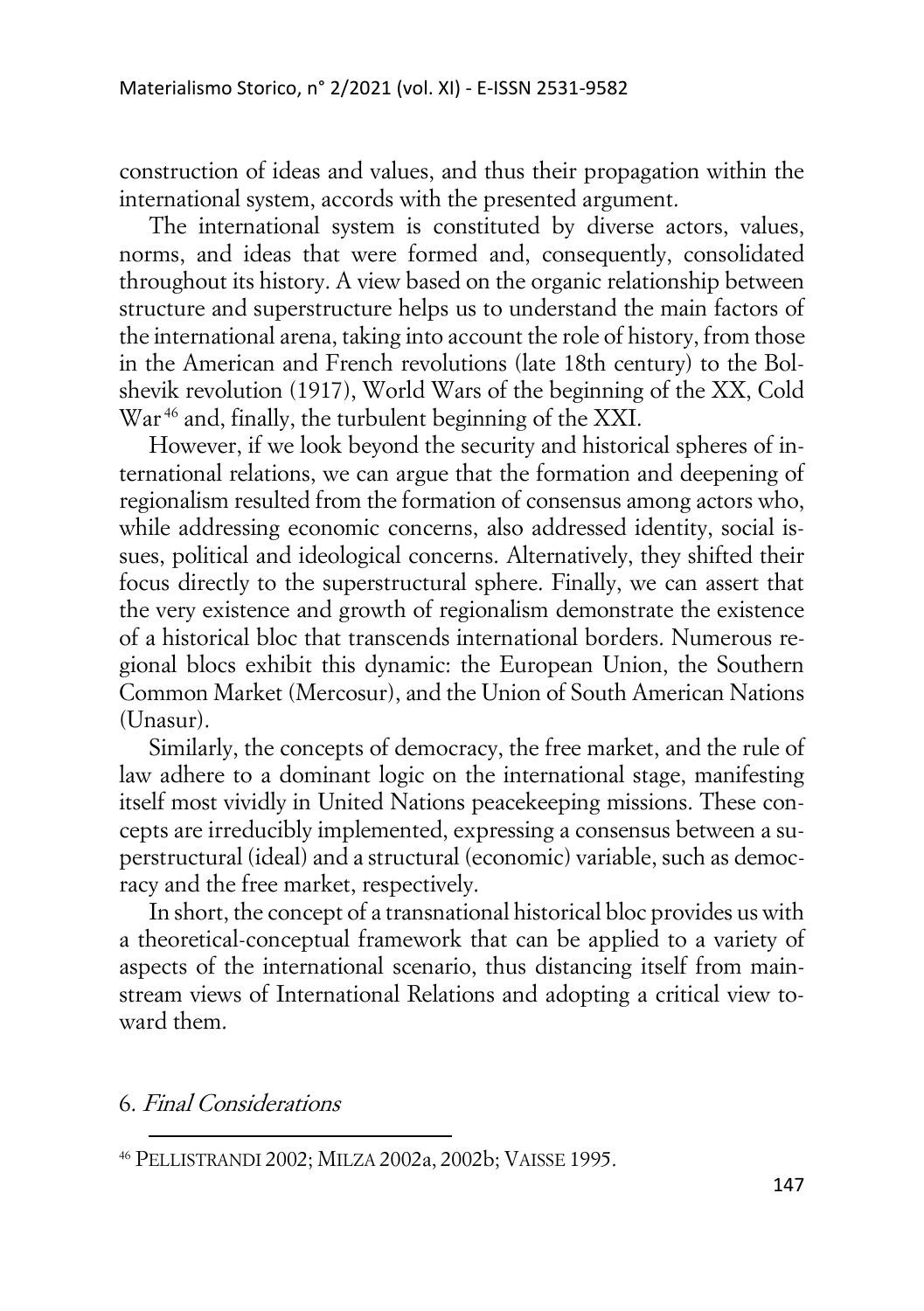Throughout history, there has been an increasing interest in understanding how the ruling class is formed outside of national borders, that is, in a globalised world. Thus, the present article began by presenting the essential information about Antonio Gramsci's perspectives, from his interpretation and re-reading of the Marxist current to the concept of a historical bloc, arguing that it can be used to comprehend both the internal and, later, the international dimensions of these dynamics.

One of the implications of this interpretation is the international operationalization of the concept of a historical bloc. Thus, it was demonstrated that the author considered the epistemological leap of Gramscian's thought to the international stage in his work, though it was not without criticism and opposition from his contemporaries. Based on this premise, Robert Cox develops and explores this transposition of the concept of hegemony from the national to the international level in order to contextualise it in the contemporary world, for example, by examining the role of multilateral international organisations as consensus-forming mechanisms, while omitting Gramscian's concept of the historical bloc.

Finally, it was demonstrated that the concept of a transnational historical bloc is more comprehensive in understanding the current international system because it encompasses ideological, cultural, and economic issues. It incorporates an emancipatory position regarding the predominance of concepts and values inherent in international relations into its conception. On the international arena, there is a well-known presence of certain ideologies that are commonly rooted in the conduct of its members' external policies, such as the Rule of Law, Market Economics, Democratic State, and Human Rights, that is, values and ideas that have evolved over time to become fundamental to the current configuration of the international system. In a nutshell, this is the central feature of the Neo-Gramscian approach to legitimising the transnational historical bloc.

#### Bibliographical references

#### ARRIGHI, GIOVANNI, 1993

"The three hegemonies of historical capitalism", in Gramsci, historical materialism and international relations, edited by Stephen Gill, Cambridge U.P., Cambridge, pp. 149-85.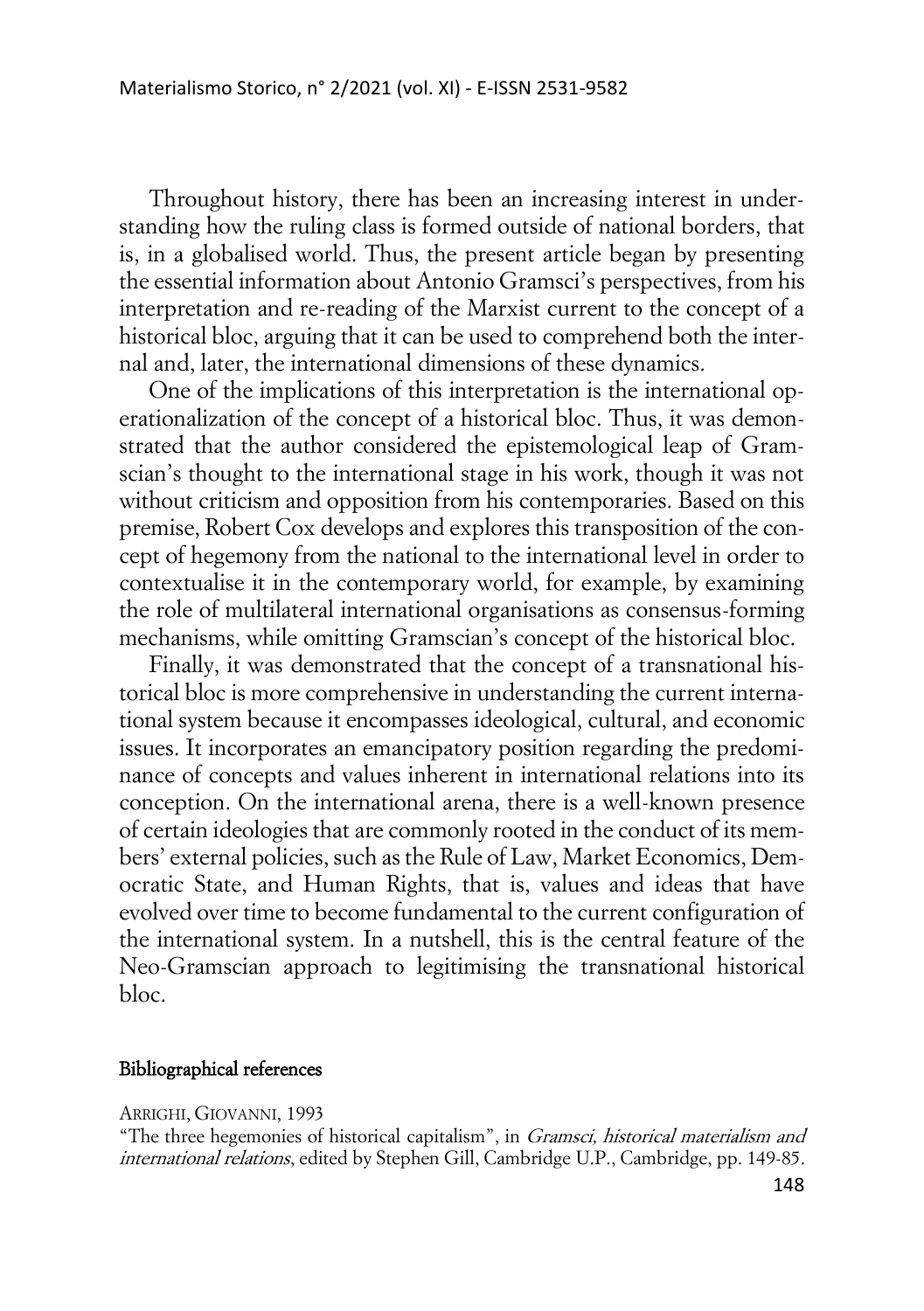BOBBIO, NORBERTO, 1979 "Gramsci and the conception of civil society", in Gramsci and Marxist Theory: essays, edited by Chantal Mouffe, Routledge, London, pp. 21-47.

BOBBIO, NORBERTO, 1982 O conceito de sociedade civil, Graal, Rio de Janeiro

BOCOCK, ROBERT, 1986 Hegemony, Tavistock Publications, London.

BOX-STEFFENSMEIER, JANET M, HENRY AND BRADY, DAVID COLLIER, 2008. The Oxford handbook of political methodology, Oxford Handbooks of Political, Vol. 10, Oxford.

BUDD, ADRIAN, 2013 Class, States and International Relations: A critical appraisal of Robert Cox and neo-Gramscian theory, Routledge, London.

CANFORA, LUCIANO, 1987

Cultura, consenso, costruzione del «Blocco storico», "Studi Storici", XXVIII, n°. 3, pp. 581-598.

CARNEVALI, GIORGIO, 2005 "A teoria política internacional em Gramsci", in Gramsci: Estado e Relações Internacionais, edited by Orides Mezzaroba, Fundação Boiteux, Florianópolis, pp. 27-78.

CARROLL, WILLIAM K., 2010 The making of a transnational capitalist class: Corporate power in the twenty-first century, Zed Books, London.

COSPITO, GIUSEPPE, 2016 The rhythm of thought in Gramsci: a diachronic interpretation of Prison notebooks, Brill, London/Boston.

COX, ROBERT, 1981 Social Forces, States and World Orders: Beyond International Relations Theory, "Millennium – Journal of International Studies", 10, pp.126-55. COX, ROBERT, 1983 Gramsci, Hegemony and International Relations: An Essay in Method, "Millennium - Journal of International Studies", 12 (2), pp. 162-75.

DAY, RICHARD J.F., 2005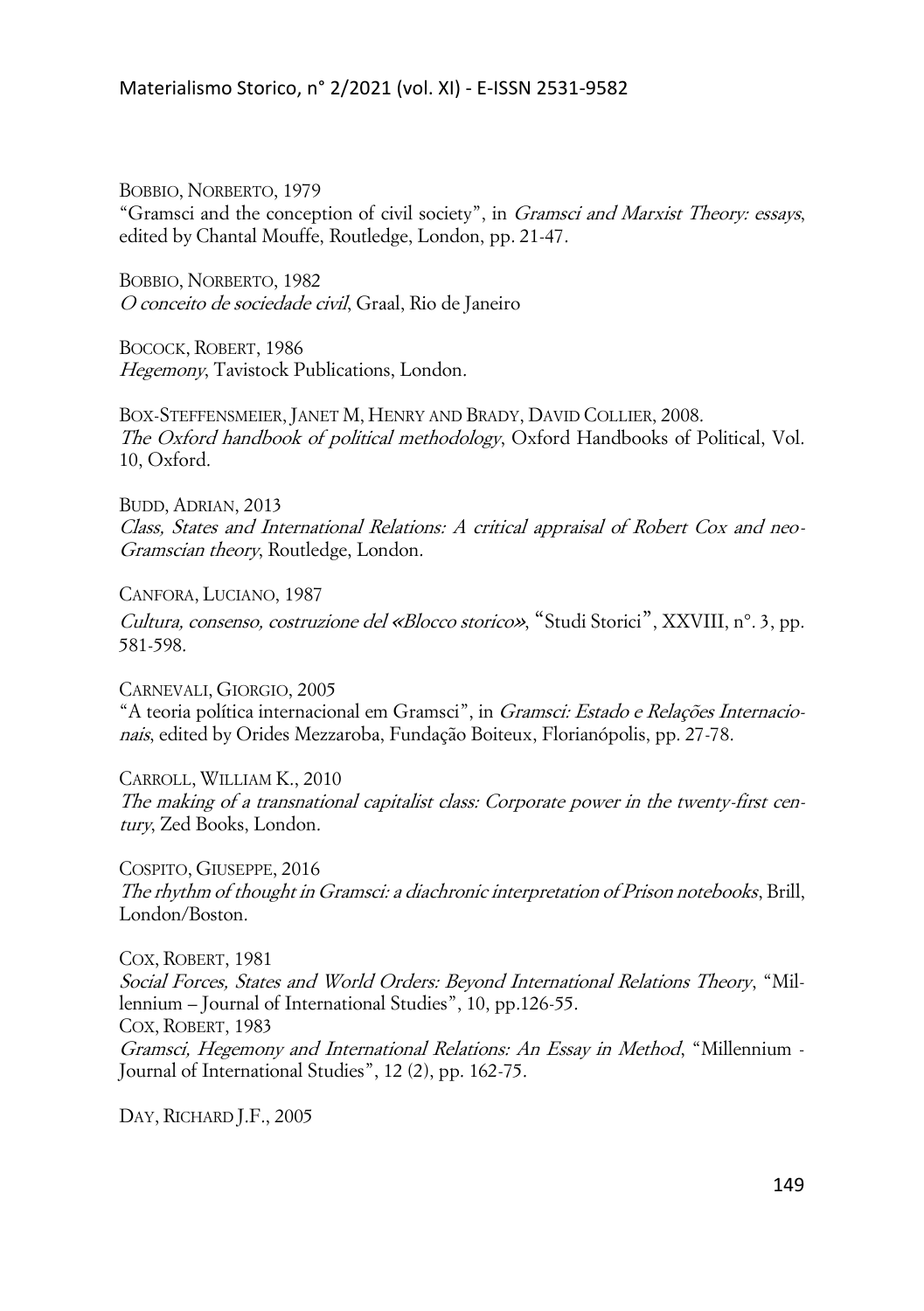### Materialismo Storico, n° 2/2021 (vol. XI) - E-ISSN 2531-9582

Gramsci is Dead - Anarchist Currents in the Newest Social Movements, Pluto Press, London.

DE VAUS, DAVID., 2001 Research Design in Social Research, Sage, London.

DiNH, NGUYEN QUOC, ET AL., 1999 Direito Internacional Público, Fundação Calouste Gulbenkian, Lisboa.

FEMIA, JOSEPH V., 1981 Gramsci's Political Thought - Hegemony, Conseiousness, and the Revolutionary Process, Clarendon Press, Oxford.

FORGACS, DAVID, 2000 The Gramsci Reader - Selected Writings 1916-1935, New York University Press, New York.

FRIEDMAN, GEORGE, 1981 The political philosophy of the Frankfurt School, Cornell University Press, New York.

GEUSS, RAYMOND, 1981 The idea of a critical theory: Habermas and the Frankfurt School, Cambridge U.P., Cambridge.

GILL, STEPHEN, 1992 American Hegemony and the Trilateral Commission, Cambridge U.P., Cambridge.

GILL, STEPHEN, 1993

"Gramsci and global politics: towards a post-hegemonic research agenda", in Gramsci, historical materialism and international relations, edited by Stephen Gill, pp. 1-18, Cambridge U.P., Cambridge.

GRAMSCI, ANTONIO, 1971 Selections from the Prison Notebooks, International Publisher, New York. ID., 2001 Cadernos do Cárcere, Vol 1, Civilização Brasileira, Rio de Janeiro. ID., 2011a Prison Notebooks, Vol. I, Columbia U.P., New York. ID., 2011b Prison Notebooks, Vol. II, Columbia U.P., New York. ID., 2011c Prison Notebooks, Vol. III, Columbia U.P., New York.

GRUPPI, LUCIANO, 1978 O conceito de hegemonia em Gramsci, Edições Graal, Rio de Janeiro.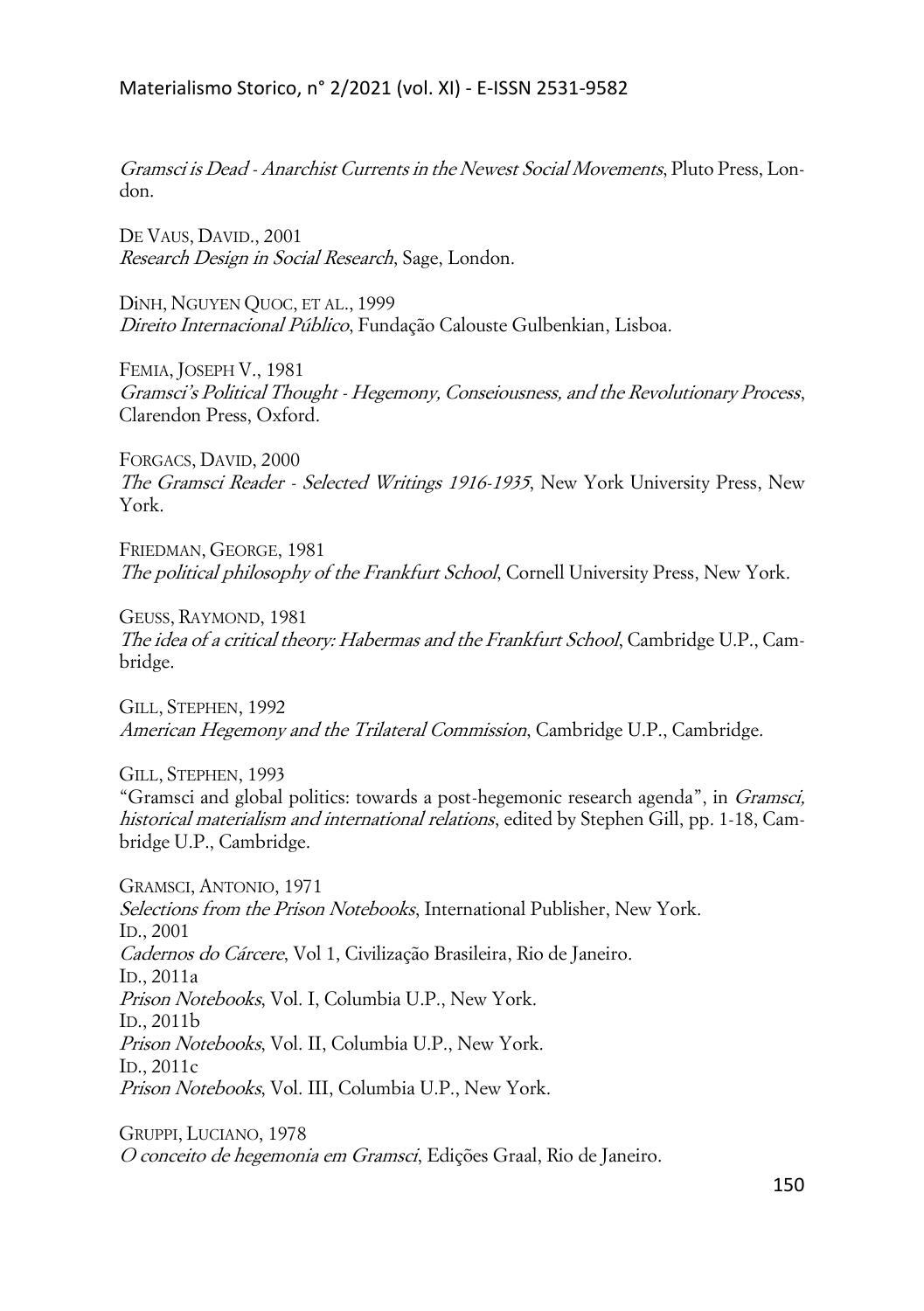JOSEPH, JONATHAN. 2002 Hegemony: a realist analysis, Routledge, London.

LAMONT, CHRISTOPHER, 2015 Research Methods in International Relations, Sage, London.

LAW, DAVID; GILL, STEPHEN R.,1989 Global Hegemony and the Structural Power of Capital, "International Studies Quarterly", 33 (4), pp. 475-99.

LEYSENS, ANTHONY, 2008 The Critical Theory of Robert W. Cox: Fugitive or Guru?. Palgrave, London.

MARX, KARL, 1909a

Capital, Vol. I - Process of Capitalist Production, Charles H. Kerr & Company, Chicago. ID., 1909b

Capital, Vol. II - The process of Circulation of Capital, Charles H. Kerr & Company, Chicago.

ID., 1909c

Capital, Vol. III - The Process of Capitalist Production as a Whole, Charles H. Kerr & Company, Chicago.

MILZA, PIERRE, 2002a As relações internacionais de 1871 a 1914, Edições 70, Lisboa. ID., 2002b As relações internacionais de 1918 a 1939, Edições 70, Lisboa.

MORTON, ADAM DAVID. 2006

"A Double Reading of Gramsci: Beyond the Logic of Contingency", in Images of Gramsci: Connections and contentions in political theory and international relations, edited by Andreas Bieler Adam David Morton, pp. 45-60, Routledge, New York.

PELLISTRANDI, BENOÎT, 2002 As relações internacionais de 1800 a 1871, Edições 70, Lisboa.